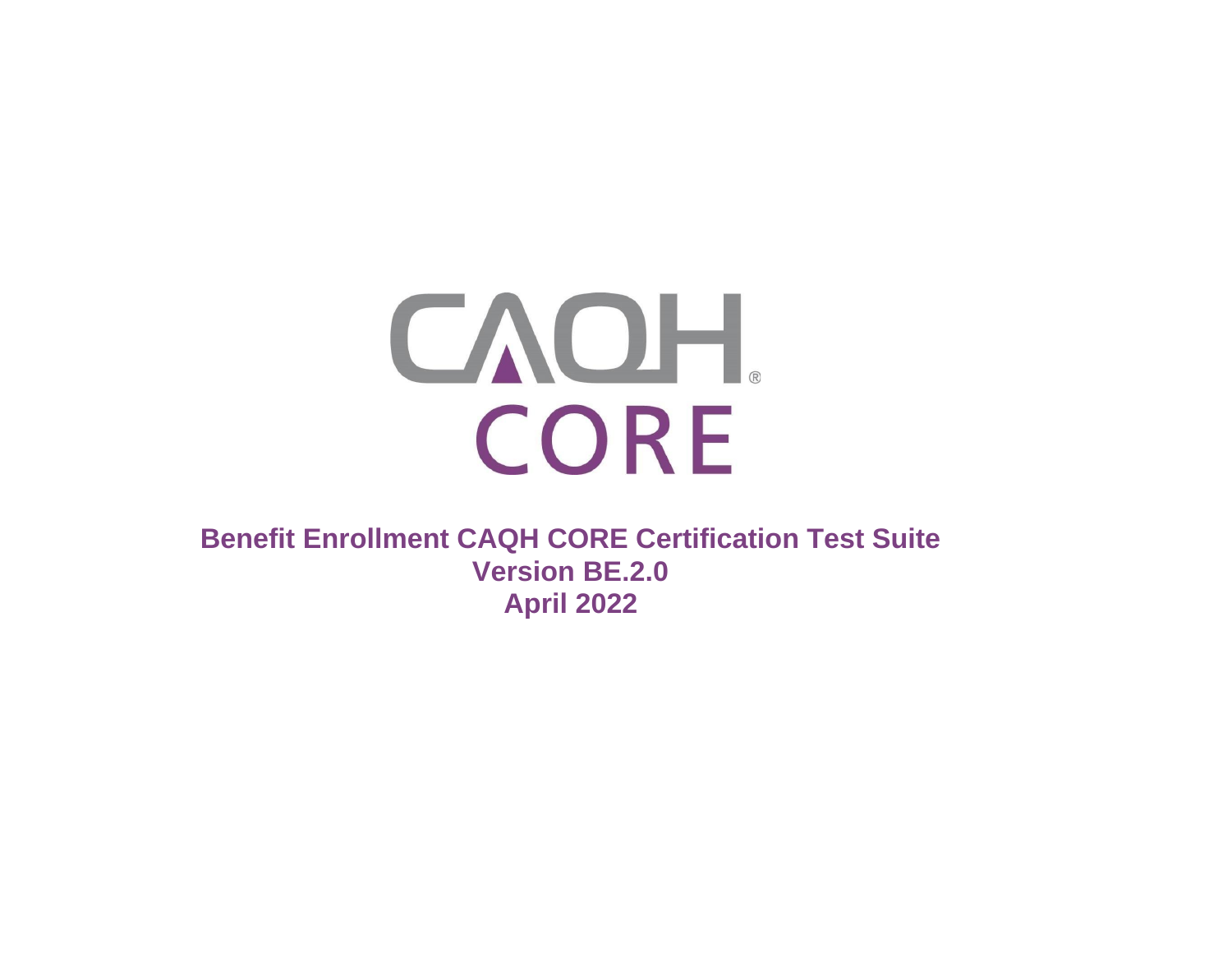# **Revision History For Benefit Enrollment CAQH CORE Certification Test Suite**

| <b>Version</b> | <b>Revision</b> | <b>Description</b>                                                                                                                                                                                                                                                                                                                                                                                              | <b>Date</b>    |
|----------------|-----------------|-----------------------------------------------------------------------------------------------------------------------------------------------------------------------------------------------------------------------------------------------------------------------------------------------------------------------------------------------------------------------------------------------------------------|----------------|
| 3.0.0          | Major           | Benefit Enrollment CAQH CORE Voluntary Certification Test Suite balloted and approved by the<br><b>CAQH CORE Voting Process</b>                                                                                                                                                                                                                                                                                 | September 2015 |
| BE.1.0         | Minor           | • Non-substantive adjustments to support re-organization of operating rules into rule sets<br>organized by business transaction (e.g., Eligibility & Benefits, Claim Status, etc.) rather than<br>phase (e.g., Phase I, II, etc.) as approved by the CAQH CORE Board in 2019.<br>• Operating rule naming, versioning and numbering methodologies updated to align with business<br>transaction-based rule sets. | May 2020       |
| BE.2.0         | Major           | • Aligned Test Scenarios to address CAQH CORE Infrastructure Rule updates (e.g., System<br>Availability, Connectivity, and Companion Guide requirements).                                                                                                                                                                                                                                                       | April 2022     |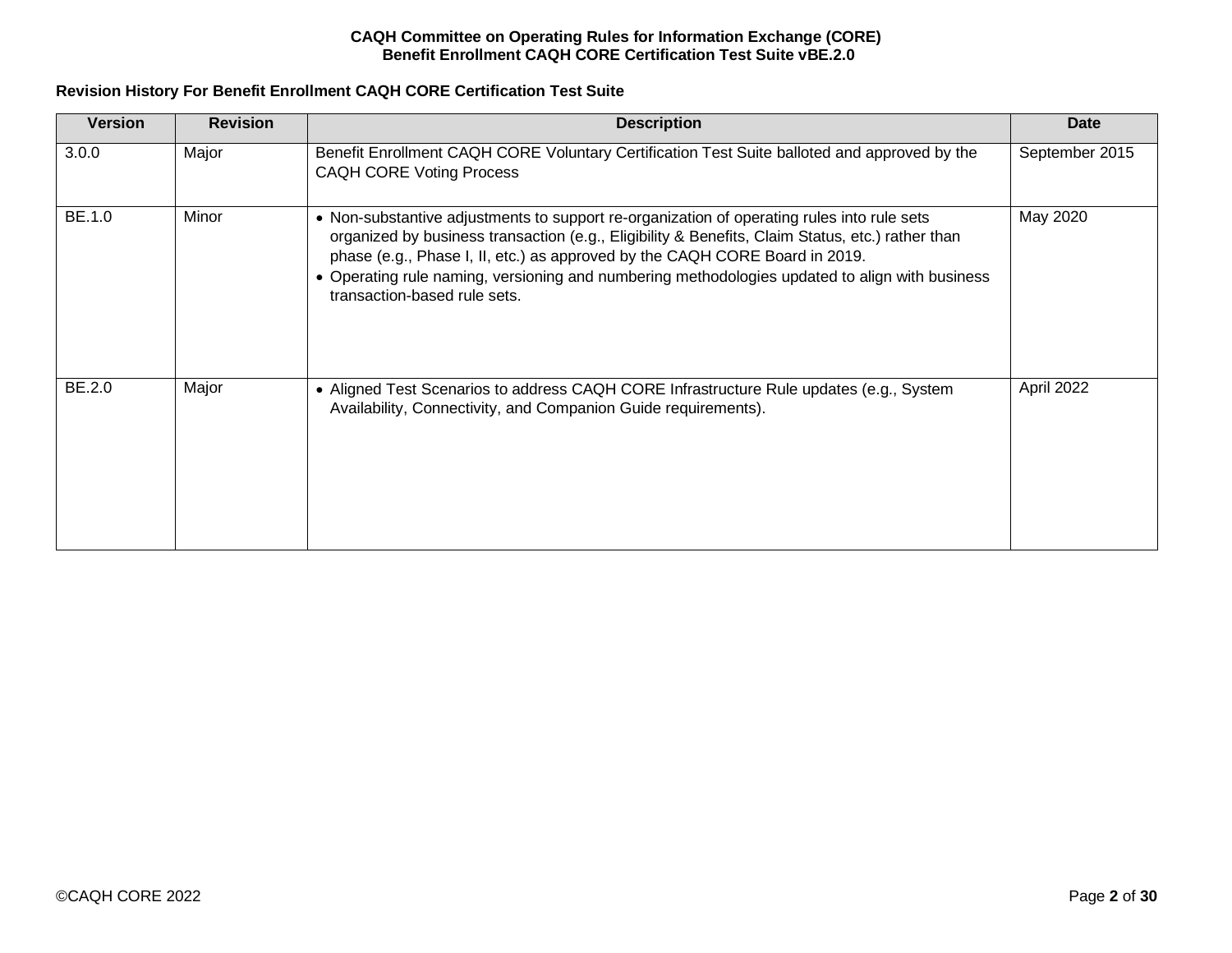# **Table of Contents**

| 2.2.   |  |
|--------|--|
| 2.2.1  |  |
| 2.2.2. |  |
| 2.2.3. |  |
| 2.2.4. |  |
| 2.2.5. |  |
|        |  |
|        |  |
|        |  |
|        |  |
|        |  |
|        |  |
|        |  |
|        |  |
|        |  |
|        |  |
|        |  |
|        |  |
|        |  |
|        |  |
|        |  |
|        |  |
|        |  |
|        |  |
|        |  |
|        |  |
|        |  |
|        |  |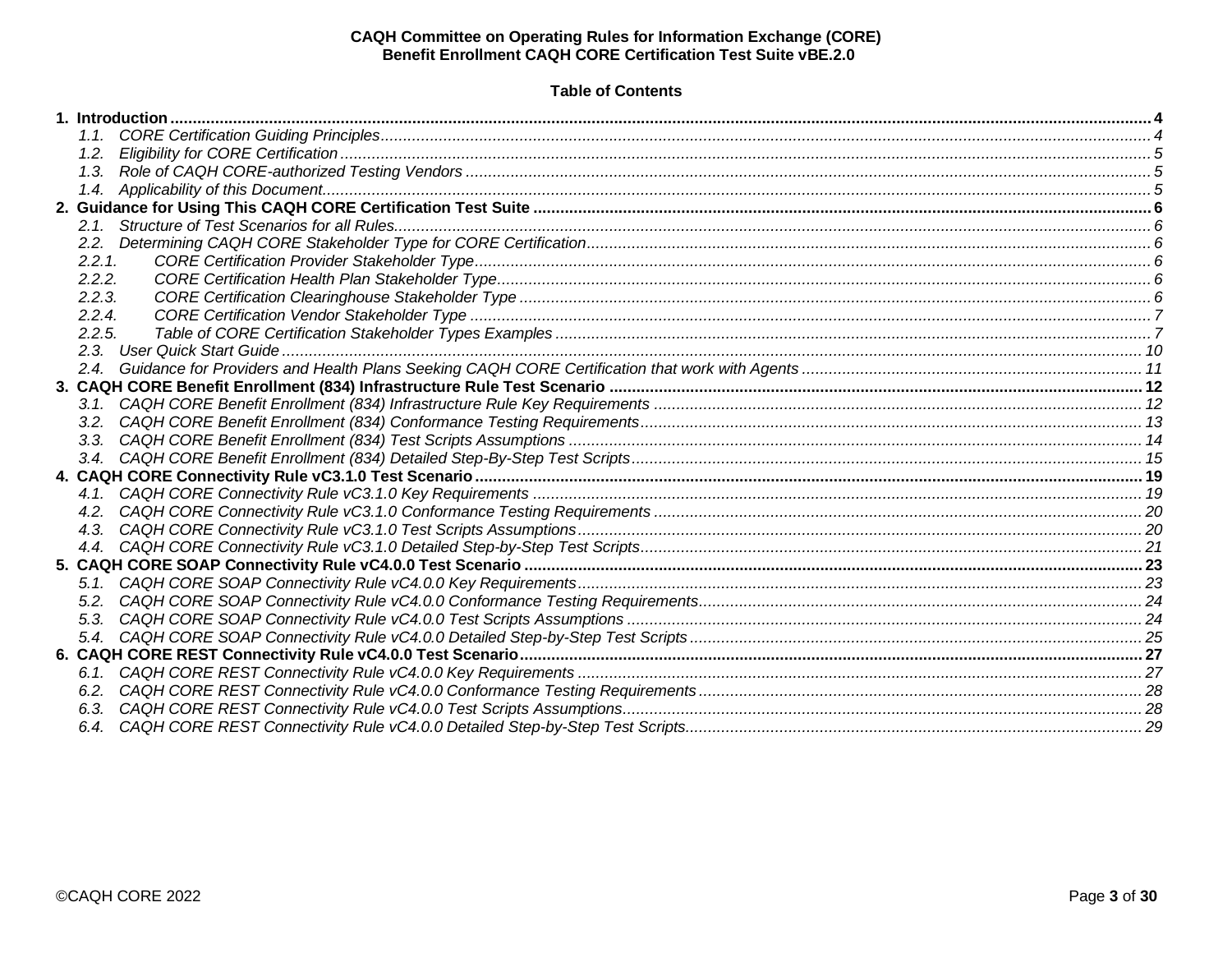# <span id="page-3-0"></span>**1. Introduction**

This CAQH CORE Certification Test Suite contains the requirements that must be met by an entity seeking CORE Certification on the CAQH CORE Benefit Enrollment Operating Rules to be awarded a CORE® Certified Seal. As such, this Test Suite includes:

- Guidance as to the types of stakeholders to which the CAQH CORE Benefit Enrollment Operating Rules apply and how to determine when a specific rule's detailed test script applies to a stakeholder
- For each Benefit Enrollment CAQH CORE Operating Rule:
	- o High level summary of key rule requirements
	- o The specific conformance testing requirements
	- o Test script assumptions
	- o Detailed Step-By-Step Test Scripts

# *1.1. CORE Certification Guiding Principles*

<span id="page-3-1"></span>The CAQH CORE Guiding Principles apply to the entire set of operating rules, including the Benefit Enrollment CAQH CORE Certification Test Suite. CORE Certification Testing is not exhaustive and does not use production-level testing. The Benefit Enrollment CAQH CORE Certification Test Suite does not include comprehensive testing requirements to test for all possible permutations of each rule's requirements.

Entities seeking CORE Certification are required to adopt all rules of a phase that apply to their business and will be responsible for all their own company-related testing resources, e.g., certain entities only support the enrollment and premium payment transactions and would only adopt rules pertaining to those transactions. CORE Certification will be available for both Real Time and Batch Processing Modes. In the CAQH CORE Benefit Enrollment (834) Infrastructure Rule, Batch Processing Mode is required for enrollment transactions with Real Time Processing Mode optional.

CORE Certification Testing is required of any entity seeking CORE Certification.

The CORE Certification process has four components: 1

- 1. Pre-certification Planning and Systems Evaluation
- 2. Signing and Submitting the CORE Pledge
- 3. CORE Certification Testing
- 4. Applying for the CORE Seal

After signing the CORE Pledge, an entity has 180 days to complete CORE Certification Testing and submit its application for CORE Certification. The CAQH CORE testing protocol is scoped only to demonstrate conformance with CAQH CORE Operating Rules, and not overall compliance with HIPAA; each entity applying for CORE Certification will sign a statement affirming that it is HIPAA-compliant to the best of its knowledge. (Signature is from executive-level management.) CORE Certification Testing is not exhaustive, (e.g., does not include production data, volume capacity testing, all specific requirements of each rule, or end-to-end trading partner testing). CAQH CORE will not oversee trading partner relationships; CORE-certified entities may work with non-CORE-certified entities if they so desire. The CORE Certification Testing Policy will be used to gain CORE Certification only; it does not outline trading partner implementation interoperability testing activities.

<sup>1</sup> [http://corecertification.caqh.org/CORE\\_step\\_by\\_step](http://corecertification.caqh.org/CORE_step_by_step)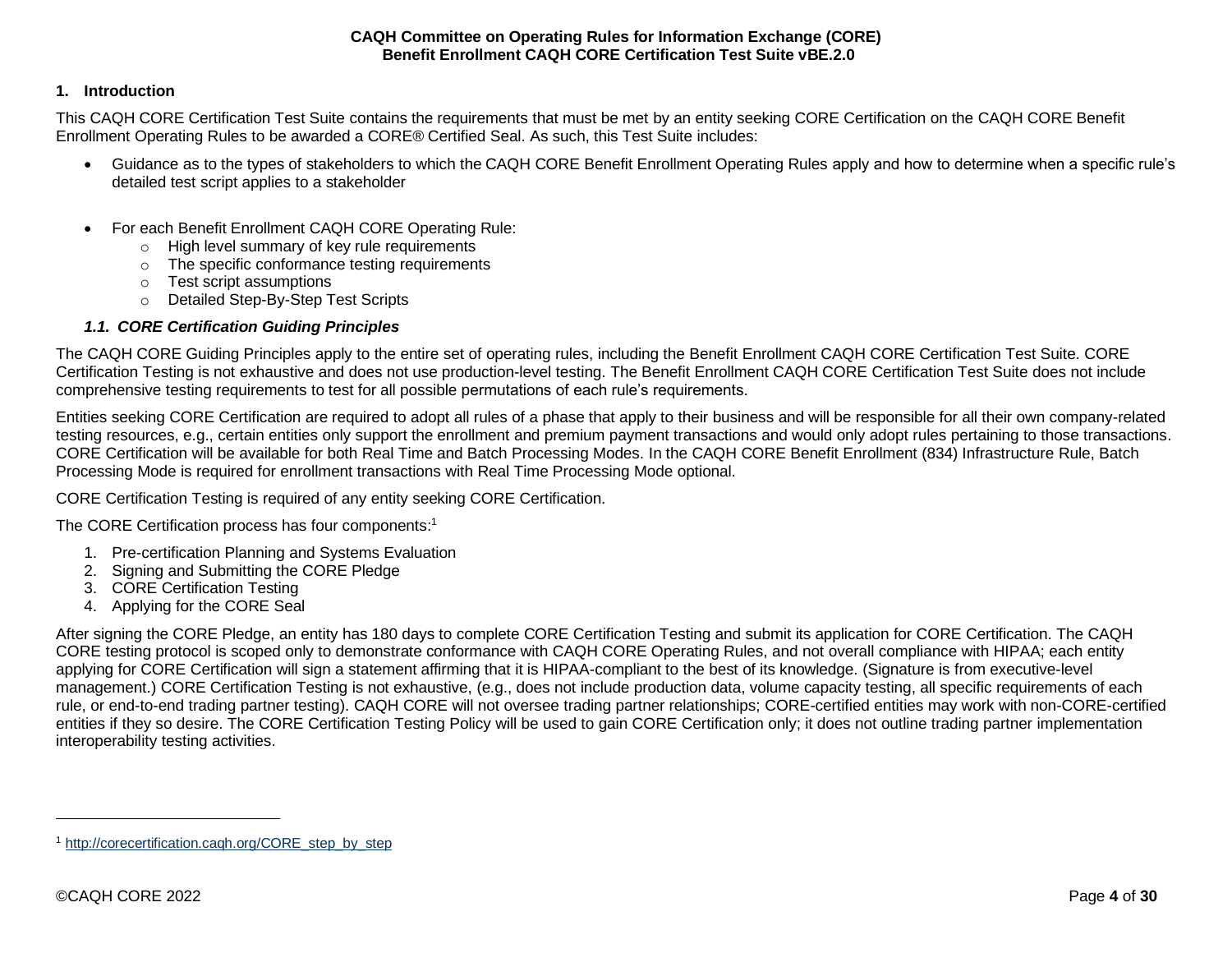# *1.2. Eligibility for CORE Certification*

<span id="page-4-0"></span>CAQH CORE certifies all entities that create, transmit or use applicable administrative transactions. CAQH CORE also certifies products or services that facilitate the creation, transmission or use of applicable administrative transactions. CORE Certification Testing varies based on stakeholder type; entities successfully achieving CORE Certification will receive the CORE "Seal" that corresponds with their stakeholder type.

Associations, medical societies and the like are not eligible to become CORE-certified; instead, these entities will receive a CAQH CORE "Endorser" Seal after signing the Pledge. Endorsers are expected to participate in CAQH CORE public relations campaigns, provide CAQH CORE feedback and input when requested to do so, and encourage their members to consider participating in CAQH CORE.

#### *1.3. Role of CAQH CORE-authorized Testing Vendors*

<span id="page-4-1"></span>To obtain a CORE Certification Seal, entities must successfully complete stakeholder-specific Detailed Step-by-Step Test Scripts in the CAQH CORE Certification Test Suite. Successful completion is demonstrated through proper documentation from a CAQH CORE-authorized Testing Vendor.

CAQH CORE-authorized Testing Vendors are companies that have expertise in healthcare transaction testing. They are chosen by CAQH CORE to conduct CORE Certification Testing for all published CAQH CORE Operating Rules using the CAQH CORE Certification Test Suite specific to each CAQH CORE Operating Rule set after undergoing a rigorous selection process by CAQH CORE. Alpha and Beta testing of their CORE Certification Testing Platform is performed by CAQH CORE Participants to ensure it aligns with the CAQH CORE Certification Test Suites.

**NOTE:** CORE Certification and CORE Certification Testing are separate activities. CORE Certification Testing is performed by entities seeking CORE Certification and supported by CAQH CORE-authorized Testing Vendors. CORE Certification is awarded by CAQH CORE after a review of the completed certification testing with a CAQH CORE-authorized Testing Vendor.

#### *1.4. Applicability of this Document*

<span id="page-4-2"></span>All entities seeking CORE Certification must successfully complete CORE Certification Testing from a CAQH CORE-authorized Testing Vendor in accordance with the Benefit Enrollment CAQH CORE Certification Test Suite. This is required to maintain standard and consistent test results and Benefit Enrollment CAQH CORE rule conformance. There are no exceptions to this requirement.

While the CAQH CORE Benefit Enrollment Operating Rules apply specifically to HIPAA-covered Health Plans, HIPAA-covered Providers, or their respective agents<sup>2</sup> (see §2.2.5), CORE Certification Seals are awarded to a broader range of entities including clearinghouses and vendors and are not limited only to HIPAA-covered entities. In general, all entities that create, transmit or use applicable administrative transactions may seek CORE Certification. CAQH CORE also certifies products or services that facilitate the creation, transmission or use of applicable administrative transactions.

Entities that can obtain CORE Certification Seals are categorized into four CORE Certification stakeholder types: Providers, Health Plans, Clearinghouses, and Vendors. While three of the four CORE Certification stakeholder types share names with HIPAA-covered entities – Health Plans, Providers, and Clearinghouse – for purposes of CORE Certification, these three CORE Certification stakeholder types encompass a broader group of entities than what is included in their respective HIPAA-covered definitions. For instance, the CORE Certification stakeholder type "Health Plan" also includes Third Party Administrators (TPAs) which generally are not defined as HIPAA-covered entities. Other examples of entities that fall into these CORE Certification stakeholder types are described in Section 2.2.5. Throughout the remainder of this document, unless otherwise specified, references to Provider, Health Plan, Clearinghouse, and Vendor are references to the CORE Certification stakeholder type categorizations.

<sup>&</sup>lt;sup>2</sup> One who agrees and is authorized to act on behalf of another, a principal, to legally bind an individual in particular business transactions with third parties pursuant to an agency relationship. Source: West's Encyclopedia of American Law, edition 2. Copyright 2008 The Gale Group, Inc. All rights reserved.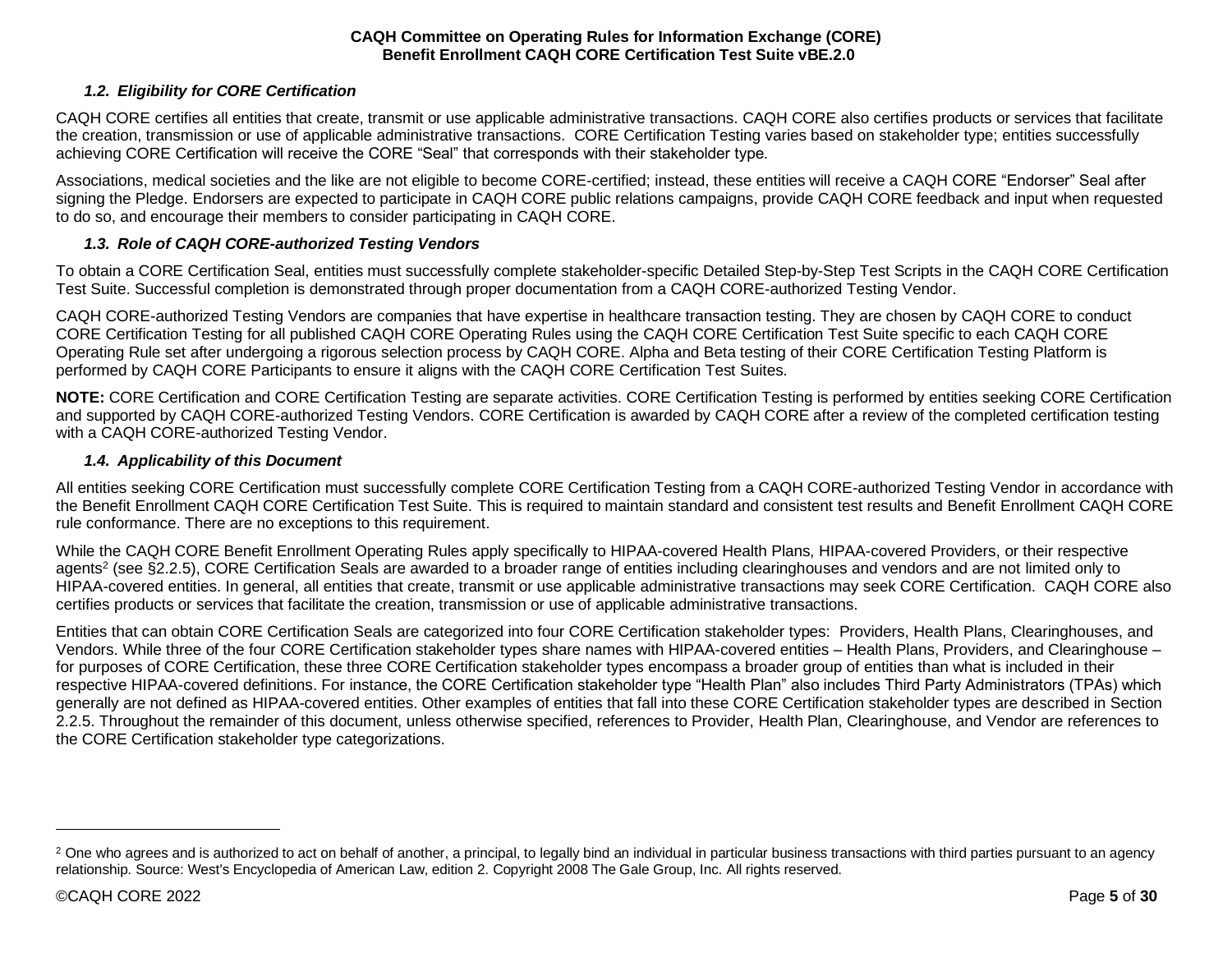# <span id="page-5-1"></span><span id="page-5-0"></span>**2. Guidance for Using This CAQH CORE Certification Test Suite**

# *2.1. Structure of Test Scenarios for all Rules*

Each test scenario for each rule contains the following sections:

- Key Rule Requirements
	- o The CAQH CORE Benefit Enrollment Operating Rule documents contains the actual rule language and are the final authority for all operating rule **requirements**
- Certification conformance testing requirements by rule
- Test assumptions by rule
- Detailed Step-By-Step Test Scripts addressing each conformance testing requirement by rule for each stakeholder type to which the test script applies

# *2.2. Determining CAQH CORE Stakeholder Type for CORE Certification*

<span id="page-5-2"></span>Each test script listed in the Detailed Step-by-Step Test Script Section for each Test Scenario is applicable to one or more of the stakeholder types specified in the Stakeholder columns. An entity may indicate that a specific test script does not apply to it. In this case the entity is required to provide a rationale for why a specific test script is not applicable and be prepared for a review of the rationale with CAQH CORE staff.

The CORE Certification stakeholder types to which the Detailed Step-by-Step Test Scripts apply are Provider, Health Plan, Clearinghouse, and Vendor.

# <span id="page-5-3"></span>*2.2.1. CORE Certification Provider Stakeholder Type*

The CORE Certification stakeholder type "Provider" includes, but is not limited to, a HIPAA-covered provider. The CORE Certification stakeholder type "Provider" may also include any entity, (i.e., an agent) that offers administrative services for a provider or group of providers, and may include other agents that take the role of provider in HIPAA-mandated standard transactions. Notwithstanding, HIPAA-covered Providers such as physicians, hospitals, dentists, and other providers of medical or health services are included in the CORE Certification stakeholder type. (See §2.2.5 for more detail.)

# <span id="page-5-4"></span>*2.2.2. CORE Certification Health Plan Stakeholder Type*

As noted above, the CORE Certification stakeholder type "Health Plan" includes, but is not limited to, HIPAA-covered health plans. The CORE Certification stakeholder type "Health Plan" is more akin to entities that the industry refers to as "payers," and includes Third Party Administrators (TPAs), contractors with Administrative Services Only (ASO) arrangements, and other agents that may conduct some or all elements of the HIPAA transactions on the behalf of a HIPAAcovered health plan. Notwithstanding, HIPAA-covered health plans such as self-insured health plans, health plan issuers, government health plans, and others are included in the CORE Certification stakeholder type. (See §2.2.5 for more detail.)

# <span id="page-5-5"></span>*2.2.3. CORE Certification Clearinghouse Stakeholder Type*

The CORE Certification stakeholder type "Clearinghouse" includes, but is not limited to, HIPAA-covered Health Care Clearinghouses. HIPAA defines a Health Care Clearinghouse as an entity that processes health information received in a non-standard format into a standard format, or vice versa<sup>3</sup>. For purposes of CORE Certification, any intermediary between a Provider and a Health Plan CORE Certification stakeholder type that performs some or all aspects of a HIPAA-mandated function or a CAQH CORE Benefit Enrollment Operating Rule could be considered a CORE Certification Clearinghouse stakeholder type.

A company offering a broad array of employee benefits administration services may also perform a variety of activities to facilitate and enable the collection and exchange of information related to employee benefits, such as medical/health insurance, pensions, etc., could be considered a CORE Certification Clearinghouse stakeholder type. An insurance broker may also be viewed as a CORE Certification Clearinghouse stakeholder. Broadly defined, a broker is one who represents

<sup>3</sup> See 45 CFR 160.103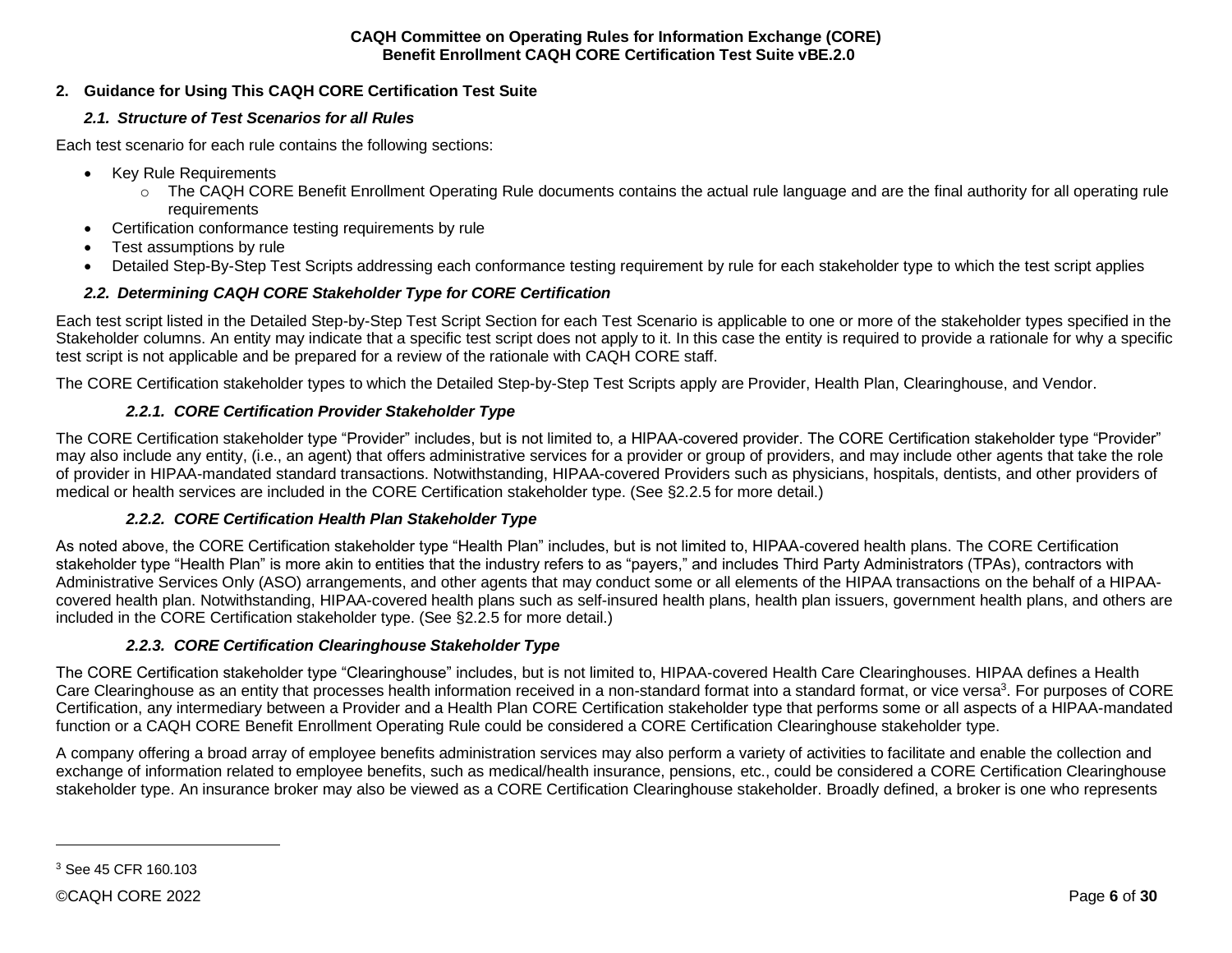an insured in the solicitation, negotiation or procurement of contracts of insurance, and who may render services incidental to those functions. A broker may also be an agent of the insurer for certain purposes such as delivery of the policy or collection of the premium.<sup>4</sup>

# *2.2.4.CORE Certification Vendor Stakeholder Type*

<span id="page-6-0"></span>An entity (hereafter vendor) may offer commercially available software products or services that enables a provider, a health plan or a clearinghouse to carry out HIPAA-required functions (e.g., standard transactions or a CAQH CORE Operating Rule). Such vendor's products or services also are eligible for CORE Certification. Vendors may also include companies offering commercially available software products or services to an employer or an employee benefits administration company, enabling it to automate the administration of the typical human resource functions performed by employee benefits administrators. Employee benefits typically include medical insurance, pension plans, individual retirement accounts (IRAs), vacation time, sick time, and maternity leave. In the context of this Benefit Enrollment CAQH CORE Certification Test Suite*,* a vendor with commercially available products can seek CORE Certification for those products/services and must certify each of its specific products/services and product/service versions separately. (See §2.2.5 for more detail.)

#### *2.2.5.Table of CORE Certification Stakeholder Types Examples*

<span id="page-6-1"></span>This table includes examples of entities that can obtain CORE Certified Seals. This table is not intended to be comprehensive and exhaustive and may not include all possible entities.

|                                                                                                                                                                                                                                                                                                                                                                                                                                          | Examples of Entitles that are included in the four CORE Certification Stakeholder Types <sup>3</sup>                                                                                                                                                                                                                                                                                                                                                                                                          |                                                                                                                                                                                                                                                                                                                                                                                                                                                                                                               |                                                                                                                                                                                                                                                                                                                                                                                                                                                                     |
|------------------------------------------------------------------------------------------------------------------------------------------------------------------------------------------------------------------------------------------------------------------------------------------------------------------------------------------------------------------------------------------------------------------------------------------|---------------------------------------------------------------------------------------------------------------------------------------------------------------------------------------------------------------------------------------------------------------------------------------------------------------------------------------------------------------------------------------------------------------------------------------------------------------------------------------------------------------|---------------------------------------------------------------------------------------------------------------------------------------------------------------------------------------------------------------------------------------------------------------------------------------------------------------------------------------------------------------------------------------------------------------------------------------------------------------------------------------------------------------|---------------------------------------------------------------------------------------------------------------------------------------------------------------------------------------------------------------------------------------------------------------------------------------------------------------------------------------------------------------------------------------------------------------------------------------------------------------------|
| <b>Provider</b>                                                                                                                                                                                                                                                                                                                                                                                                                          | <b>Health Plan</b>                                                                                                                                                                                                                                                                                                                                                                                                                                                                                            | Clearinghouse                                                                                                                                                                                                                                                                                                                                                                                                                                                                                                 | <b>Vendor</b>                                                                                                                                                                                                                                                                                                                                                                                                                                                       |
| <b>HIPAA-covered Provider</b><br>Any person or organization who<br>furnishes, bills, or is paid for medical<br>or health services in the normal<br>course of business <sup>6</sup><br><b>Provider Agent</b><br>Any entity that performs HIPAA-<br>required functions or services for a<br>provider or group of providers and<br>may include other entities that take<br>the role of provider in HIPAA-<br>mandated standard transactions | <b>HIPAA-covered Health Plan</b><br>Includes the following, singly or in<br>combination: <sup>8</sup><br>A group health plan<br>$\bullet$<br>A health insurance issuer<br>An HMO<br>$\bullet$<br>Part A or Part B of the Medicare<br>$\bullet$<br>program under title XVIII of the Act<br>The Medicaid program under title XIX<br>$\bullet$<br>of the Act, 42 U.S.C. 1396, et seq<br>An issuer of a Medicare supplemental<br>$\bullet$<br>policy (as defined in section<br>$1882(g)(1)$ of the Act, 42 U.S.C. | <b>HIPAA-covered Clearinghouse</b><br>A public or private entity, including a<br>billing service, repricing company,<br>community health management<br>information system or community health<br>information system, and "value-added"<br>networks and switches, that does either of<br>the following functions: 9<br>Processes or facilitates the<br>$\bullet$<br>processing of health information<br>received from another entity in a<br>nonstandard format or containing<br>nonstandard data content into | <b>Health Plan Vendor (Product)</b><br>A vendor of commercially available<br>software solutions for adjudication,<br>claim processing, claim data<br>warehousing, etc., for a health plan or<br>its business associate<br>Note: A software solution vendor does not<br>hold nor process data on behalf of its<br>customer. This type of vendor is not a<br>business associate of the health plan as<br>defined under HIPAA.<br><b>Health Plan Vendor (Services)</b> |
| <b>Accountable Care Organizations</b><br>Groups of doctors, hospitals, and<br>other health care providers, who<br>come together voluntarily to give                                                                                                                                                                                                                                                                                      | 1395ss(g)(1)<br>An issuer of a long-term care policy,<br>$\bullet$<br>excluding a nursing home fixed-<br>indemnity policy                                                                                                                                                                                                                                                                                                                                                                                     | standard data elements or a standard<br>transaction<br>Receives a standard transaction from<br>another entity and processes or                                                                                                                                                                                                                                                                                                                                                                                | An entity that holds and processes<br>data on behalf of its health plan<br>customer                                                                                                                                                                                                                                                                                                                                                                                 |

# **Examples of Entities that are included in the four CORE Certification Stakeholder Types<sup>5</sup>**

<sup>8</sup> U.S. 45 CFR 160.103

<sup>9</sup> Ibid.

<sup>4</sup> See more at:<https://www.online-health-insurance.com/health-insurance-resources/dictionary/broker.htm#sthash.SHcjVERU.dpuf>

<sup>5</sup> For more information regarding stakeholder types contact CAQH CORE (CORE@CAQH.org)

<sup>&</sup>lt;sup>6</sup> Social Security Act, Section 1861 definitions for (u) and (s) are available online at http://www.ssa.gov/OP\_Home/ssact/title18/1861.htm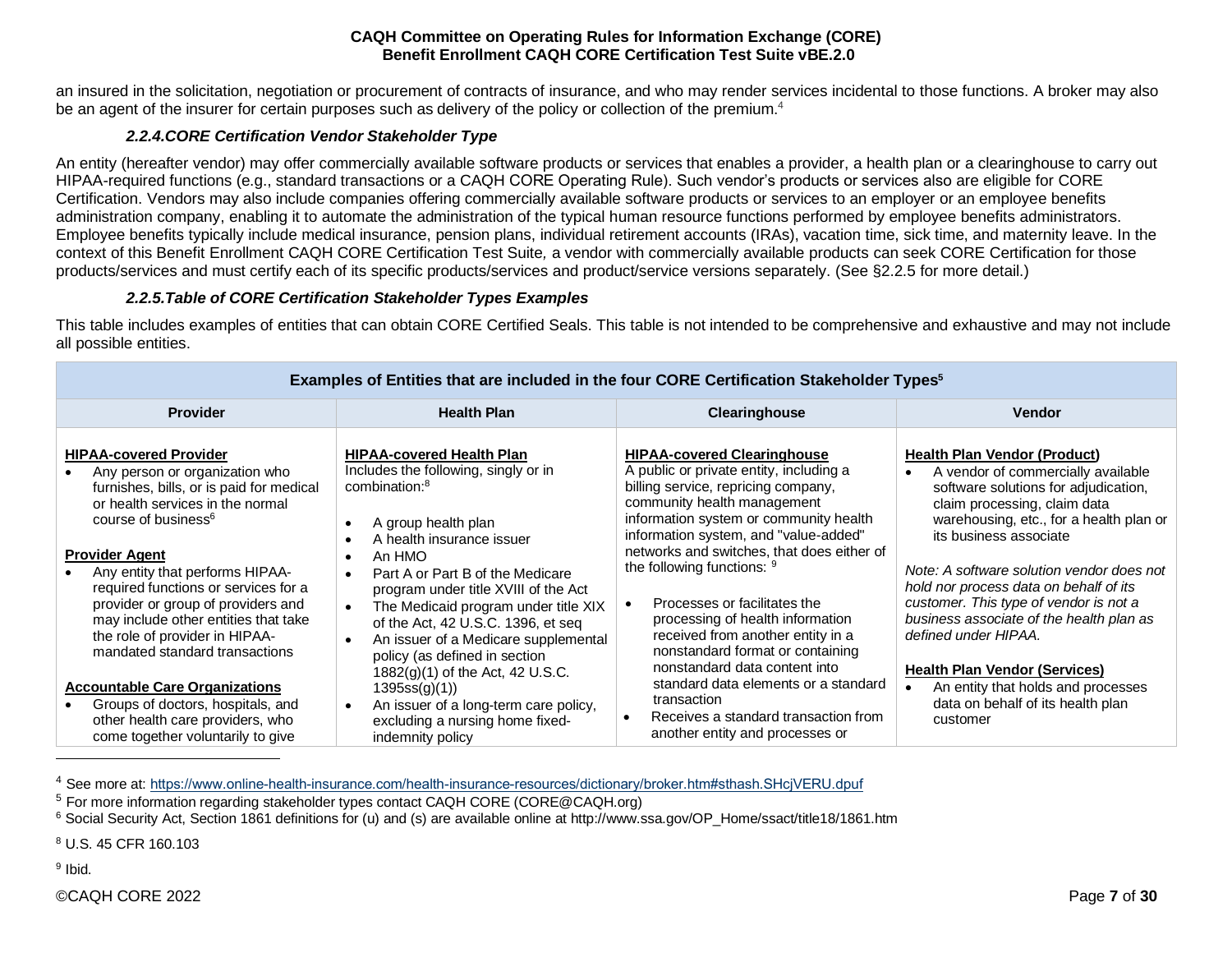| Provider                                                                                                                                                                                                                                                                                                                                                                                                                                                                                                                                                                                                                                                                                                                   | <b>Health Plan</b>                                                                                                                                                                                                                                                                                                                                                                                                                                                                                                                                                                                                                                                                                                                                                                                                                                                                                                                                                                                                                                                                                                                                                                                                                                                                                       | Clearinghouse                                                                                                                                                                                                                                                                                                                                                                                                                                                                                                                                                                                                                                                                                                                                                                                                                                                                                                                                                                                                  | Vendor                                                                                                                                                                                                                                                                                                                                                                                                                                                                                                                                                                                                                                                                                                                                                                                                                                                                                                                                                                                                                                                                                                                                                                                                                                                           |
|----------------------------------------------------------------------------------------------------------------------------------------------------------------------------------------------------------------------------------------------------------------------------------------------------------------------------------------------------------------------------------------------------------------------------------------------------------------------------------------------------------------------------------------------------------------------------------------------------------------------------------------------------------------------------------------------------------------------------|----------------------------------------------------------------------------------------------------------------------------------------------------------------------------------------------------------------------------------------------------------------------------------------------------------------------------------------------------------------------------------------------------------------------------------------------------------------------------------------------------------------------------------------------------------------------------------------------------------------------------------------------------------------------------------------------------------------------------------------------------------------------------------------------------------------------------------------------------------------------------------------------------------------------------------------------------------------------------------------------------------------------------------------------------------------------------------------------------------------------------------------------------------------------------------------------------------------------------------------------------------------------------------------------------------|----------------------------------------------------------------------------------------------------------------------------------------------------------------------------------------------------------------------------------------------------------------------------------------------------------------------------------------------------------------------------------------------------------------------------------------------------------------------------------------------------------------------------------------------------------------------------------------------------------------------------------------------------------------------------------------------------------------------------------------------------------------------------------------------------------------------------------------------------------------------------------------------------------------------------------------------------------------------------------------------------------------|------------------------------------------------------------------------------------------------------------------------------------------------------------------------------------------------------------------------------------------------------------------------------------------------------------------------------------------------------------------------------------------------------------------------------------------------------------------------------------------------------------------------------------------------------------------------------------------------------------------------------------------------------------------------------------------------------------------------------------------------------------------------------------------------------------------------------------------------------------------------------------------------------------------------------------------------------------------------------------------------------------------------------------------------------------------------------------------------------------------------------------------------------------------------------------------------------------------------------------------------------------------|
| coordinated high quality care to their<br>Medicare patients <sup>7</sup><br>A network of doctors, hospital,<br>$\bullet$<br>specialists, post-acute providers and<br>even private companies like<br>Walgreens that shares financial and<br>medical responsibility for providing<br>coordinated care to patients in hopes<br>of limiting unnecessary spending <sup>10</sup><br>A healthcare organization<br>$\bullet$<br>characterized by a payment and care<br>delivery model that seeks to tie<br>provider reimbursements to quality<br>metrics and reductions in the total<br>cost of care for an assigned<br>population of patients <sup>11</sup><br>A health insurance issuer-formed<br>$\bullet$<br>ACO <sup>12</sup> | An employee welfare benefit plan or<br>$\bullet$<br>any other arrangement that is<br>established or maintained for the<br>purpose of offering or providing<br>health benefits to the employees of<br>two or more employers<br>The health care program for active<br>$\bullet$<br>military personnel under title 10 of the<br><b>United States Code</b><br>The veterans' health care program<br>under 38 U.S.C. chapter 17<br>The Civilian Health and Medical<br>$\bullet$<br>Program of the Uniformed Services<br>(CHAMPUS) (as defined in 10 U.S.C.<br>1072(4)<br>The Indian Health Service program<br>under the Indian Health Care<br>Improvement Act, 25 U.S.C. 1601, et<br>seq<br>The Federal Employees Health<br>Benefits Program under 5 U.S.C.<br>8902, et seq<br>An approved State child health plan<br>under title XXI of the Act, providing<br>benefits for child health assistance<br>that meet the requirements of section<br>2103 of the Act, 42 U.S.C. 1397, et<br>seq<br>The Medicare + Choice program<br>under Part C of title XVIII of the Act,<br>42 U.S.C. 1395w-21 through 1395w-<br>28<br>A high risk pool that is a mechanism<br>established under State law to<br>provide health insurance coverage or<br>comparable coverage to eligible<br>individuals. Any other individual or | facilitates the processing of health<br>information into nonstandard format<br>or nonstandard data content for the<br>receiving entity<br>Clearinghouse<br>Brokers or mediates connectivity<br>between a provider and a health plan<br>either directly or through another<br>clearinghouse<br>$\bullet$<br>Receives administrative transactions<br>from either a provider or a health plan<br>and forwards to the intended recipient<br>Provides other services based on<br>$\bullet$<br>each entity's business model<br>Note: A clearinghouse is distinct from a<br>Health Care Clearinghouse as defined<br>under HIPAA in that it does NOT<br>transform non-standard data/format<br>into/out of the standard; rather it receives<br>the standard data/format from another<br>entity, a clearinghouse may disaggregate<br>and re-aggregate transactions and then<br>route/forward the transaction to another<br>entity.<br><b>Health Information Exchange (Health</b><br><b>Information Service Provider)</b> | An entity to which a health plan has<br>$\bullet$<br>outsourced a business function(s)<br>Note: This type of vendor holds and<br>processes data on behalf of a health plan<br>e.g., eligibility/membership data; utilization<br>management, health care services review<br>request/response (referral/authorizations.)<br>This type of vendor is defined as a<br>business associate under HIPAA.<br><b>Provider Vendor (Product)</b><br>A vendor of commercially available<br>$\bullet$<br>software solutions for practice<br>management, patient accounting,<br>etc., to a health care provider or its<br>business associate<br>Note: A software solution vendor does not<br>hold nor process data on behalf of its<br>customer. This type of vendor is not a<br>business associate of the health plan as<br>defined under HIPAA.<br><b>Provider Vendor (Services)</b><br>A billing/collection or financial<br>$\bullet$<br>services company to which a provider<br>outsources some or all of its financial<br>functions<br>Note: This type of vendor holds and<br>processes data on behalf of a health care<br>provider, e.g., eligibility verification, billing<br>and collections. This type of vendor is<br>defined as a business associate under<br>HIPAA. |

# **Examples of Entities that are included in the four CORE Certification Stakeholder Types<sup>5</sup>**

 $12$  Ibid.

<sup>7</sup> <https://www.cms.gov/Medicare/Medicare-Fee-for-Service-Payment/ACO/index.html?redirect=/aco> an[d http://innovation.cms.gov/initiatives/aco/](http://innovation.cms.gov/initiatives/aco/)

<sup>10</sup> <http://kaiserhealthnews.org/news/aco-accountable-care-organization-faq/>

<sup>11</sup> [http://www.ask.com/wiki/Accountable\\_care\\_organization?o=2801&qsrc=999&ad=doubleDown&an=apn&ap=ask.com](http://www.ask.com/wiki/Accountable_care_organization?o=2801&qsrc=999&ad=doubleDown&an=apn&ap=ask.com)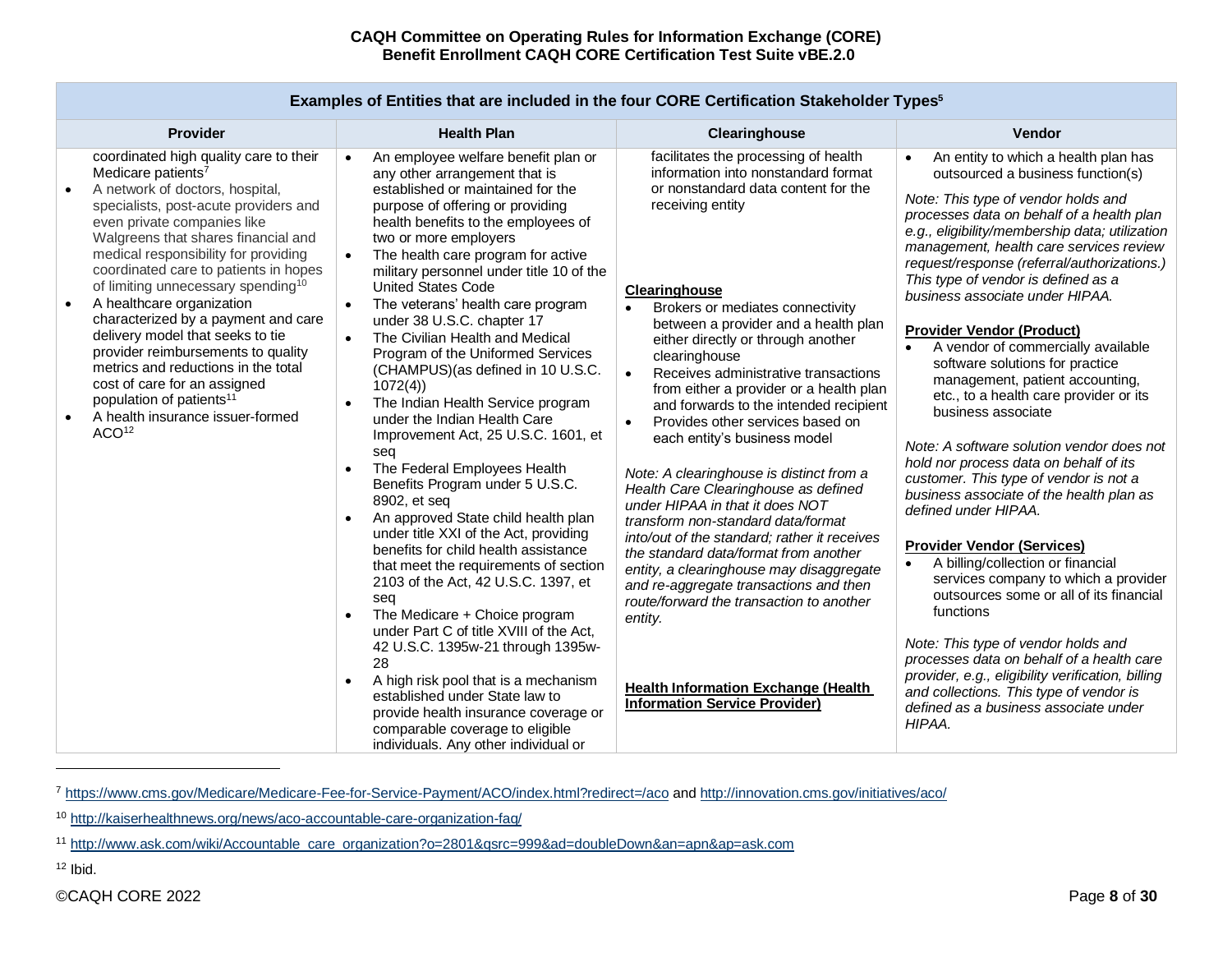|          |                                                                                                                                                                                                                                                                                                                                                                                                                                                                                                                                                                                                                                                     | Examples of Entities that are included in the four CORE Certification Stakeholder Types <sup>3</sup>                                                                                                                                                                                                                                                                                                                                                                                                                                                                                                                                                                                                   |                                                                                                                                                                                                         |
|----------|-----------------------------------------------------------------------------------------------------------------------------------------------------------------------------------------------------------------------------------------------------------------------------------------------------------------------------------------------------------------------------------------------------------------------------------------------------------------------------------------------------------------------------------------------------------------------------------------------------------------------------------------------------|--------------------------------------------------------------------------------------------------------------------------------------------------------------------------------------------------------------------------------------------------------------------------------------------------------------------------------------------------------------------------------------------------------------------------------------------------------------------------------------------------------------------------------------------------------------------------------------------------------------------------------------------------------------------------------------------------------|---------------------------------------------------------------------------------------------------------------------------------------------------------------------------------------------------------|
| Provider | <b>Health Plan</b>                                                                                                                                                                                                                                                                                                                                                                                                                                                                                                                                                                                                                                  | Clearinghouse                                                                                                                                                                                                                                                                                                                                                                                                                                                                                                                                                                                                                                                                                          | Vendor                                                                                                                                                                                                  |
|          | group plan, or combination of<br>individual or group plans, that<br>provides or pays for the cost of<br>medical care (as defined in section<br>2791(a)(2) of the PHS Act, 42 U.S.C.<br>$300gg-91(a)(2)$<br><b>Third Party Administrator (TPA)</b><br>An organization that processes<br>$\bullet$<br>insurance claims or certain aspects of<br>employee benefit plans for a separate<br>entity. This can be viewed as<br>"outsourcing" the administration of<br>the claims processing, since the TPA<br>is performing a task traditionally<br>handled by the company providing<br>the insurance or the company itself.                               | Provides secure transmission of<br>clinical information between providers<br>Provides secure transaction of<br>$\bullet$<br>administration information between<br>providers and health plans<br>Provides a "community of trust" for<br>$\bullet$<br>authentication of organizations and<br>end users within an organization<br>May manage PKI digital certifications<br>$\bullet$<br>for the "community"<br>May transform messages to the form<br>$\bullet$<br>acceptable by the receiver<br>Forwards clinical information to<br>$\bullet$<br>another HIE for intercommunity<br>information exchange<br><b>Employee Benefit Administrators</b>                                                         | <b>Human Resource Software Vendor</b><br>(Product or Service)<br>A company that offers to employers<br>or employee benefit administrators<br>commercially available software or<br>cloud-based services |
|          | Often, in the case of insurance<br>claims, a TPA handles the claims<br>processing for an employer that self-<br>insures its employees. <sup>13</sup><br>An insurance company may also use<br>$\bullet$<br>a TPA to manage its claims<br>processing, provider networks,<br>utilization review, or membership<br>functions. While some third-party<br>administrators may operate as units<br>of insurance companies, they are<br>often independent. <sup>14</sup><br><b>Administrative Services Only (ASO)</b><br>A contract under which a third party<br>$\bullet$<br>administrator or an insurer agrees to<br>provide administrative services to an | Provides services to employers to<br>administer and manage a variety of<br>employee benefits, such as medical<br>insurance, pensions, vacations, etc.<br><b>Health Insurance Marketplaces or</b><br>Exchanges <sup>16</sup><br>Private exchanges which may<br>predate the Affordable Care Act to<br>facilitate insurance plans for<br>employees of small and medium size<br>businesses<br>Exchanges are not themselves<br>$\bullet$<br>insurers, so they do not bear risk<br>themselves, but they do determine<br>the insurance companies that are<br>allowed to participate<br>Health Insurance Exchanges use<br>$\bullet$<br>electronic data interchange to<br>transmit required information between |                                                                                                                                                                                                         |

**Examples of Entities that are included in the four CORE Certification Stakeholder Types<sup>5</sup>**

<sup>13</sup> http://en.wikipedia.org/wiki/Third-party\_administrator

<sup>14</sup> Ibid.

<sup>16</sup> http://en.wikipedia.org/wiki/Health\_insurance\_marketplace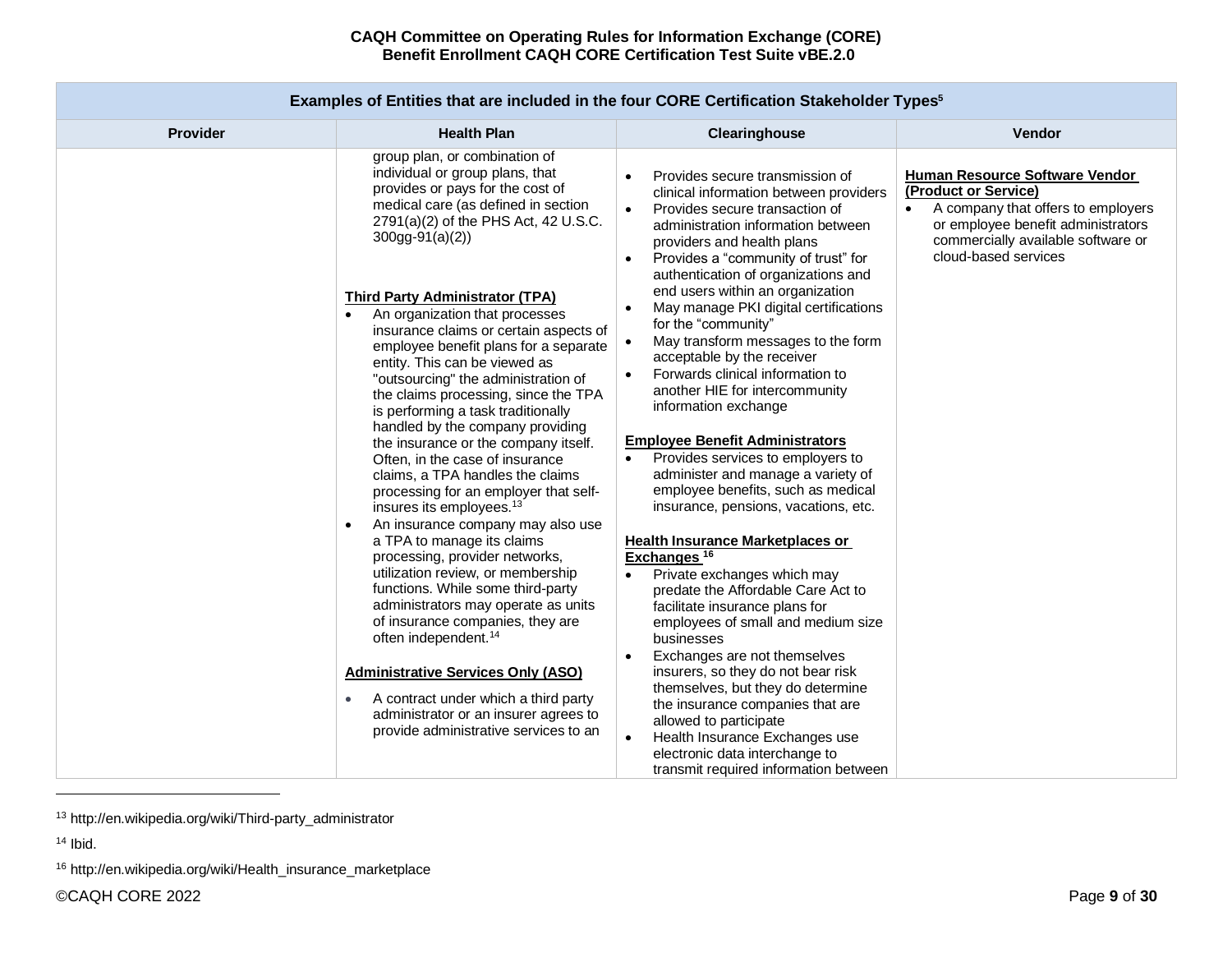| LAAMINICS OF LINNICS MALAIC MONUUCU IN MIC IOUI GOINL GCHINGUON GLANCHOIUCH TYPCS |                                                                                                                                                                                                                                                                                                                                                                                                                                                                                                                                                                                                                                                                                                                                                                                                                                                                                                                                                                                                    |                                                                                                                                                                                                                                                                                                                                                                                       |               |  |  |  |  |  |  |  |  |
|-----------------------------------------------------------------------------------|----------------------------------------------------------------------------------------------------------------------------------------------------------------------------------------------------------------------------------------------------------------------------------------------------------------------------------------------------------------------------------------------------------------------------------------------------------------------------------------------------------------------------------------------------------------------------------------------------------------------------------------------------------------------------------------------------------------------------------------------------------------------------------------------------------------------------------------------------------------------------------------------------------------------------------------------------------------------------------------------------|---------------------------------------------------------------------------------------------------------------------------------------------------------------------------------------------------------------------------------------------------------------------------------------------------------------------------------------------------------------------------------------|---------------|--|--|--|--|--|--|--|--|
| <b>Provider</b>                                                                   | <b>Health Plan</b>                                                                                                                                                                                                                                                                                                                                                                                                                                                                                                                                                                                                                                                                                                                                                                                                                                                                                                                                                                                 | Clearinghouse                                                                                                                                                                                                                                                                                                                                                                         | <b>Vendor</b> |  |  |  |  |  |  |  |  |
|                                                                                   | employer in exchange for a fixed fee<br>per employee 15<br>An arrangement in which an<br>$\bullet$<br>organization funds its own employee<br>benefit plan such as a pension plan<br>or health insurance program but hires<br>an outside firm to perform specific<br>administrative services, e.g., an<br>organization may hire an insurance<br>company to evaluate and process<br>claims under its employee health plan<br>while maintaining the responsibility to<br>pay the claims itself 17<br>An arrangement under which an<br>$\bullet$<br>insurance carrier, its subsidiary or an<br>independent organization will handle<br>the administration of claims, benefits,<br>reporting and other administrative<br>functions for a self-insured plan 18<br><b>Health Plan Agent</b><br>Any entity that performs HIPAA-<br>required functions or services for a<br>health plan and may include other<br>entities that take the role of a health<br>plan in HIPAA-mandated standard<br>transactions | the Exchanges and Carriers (trading<br>partners), in particular enrollment<br>information and premium payment<br>information<br>Value Added Network <sup>19</sup><br>A Value-added Network (VAN) is a<br>hosted service offering that acts as<br>an intermediary between business<br>partners sharing standards based<br>or proprietary data via shared<br><b>Business Processes.</b> |               |  |  |  |  |  |  |  |  |

# **Examples of Entities that are included in the four CORE Certification Stakeholder Types<sup>5</sup>**

#### *2.3. User Quick Start Guide*

<span id="page-9-0"></span>An entity can access a User Quick Start Guide specific to a set of CAQH CORE Operating Rules for which it is seeking certification when it initially establishes its testing profile on the CORE-authorized Testing Vendor's test site. The User Quick Start Guide is to be used in connection with CORE-authorized Testing Vendor's certification testing system. It is meant to serve as an instruction document for the design and general utility of the testing system and is not a step-by-step CORE Certification guide.

<sup>15</sup> [http://en.termwiki.com/EN/administrative\\_services\\_only\\_\(ASO\)\\_contract](http://en.termwiki.com/EN/administrative_services_only_(ASO)_contract)

<sup>17</sup> <http://www.investopedia.com/terms/a/administrative-services-only.asp>

<sup>18</sup> <http://www.totalreturnannuities.com/annuity-glossary/a/administrative-services-only-aso-agreement.html>

<sup>19</sup> http://en.wikipedia.org/wiki/Value-added\_network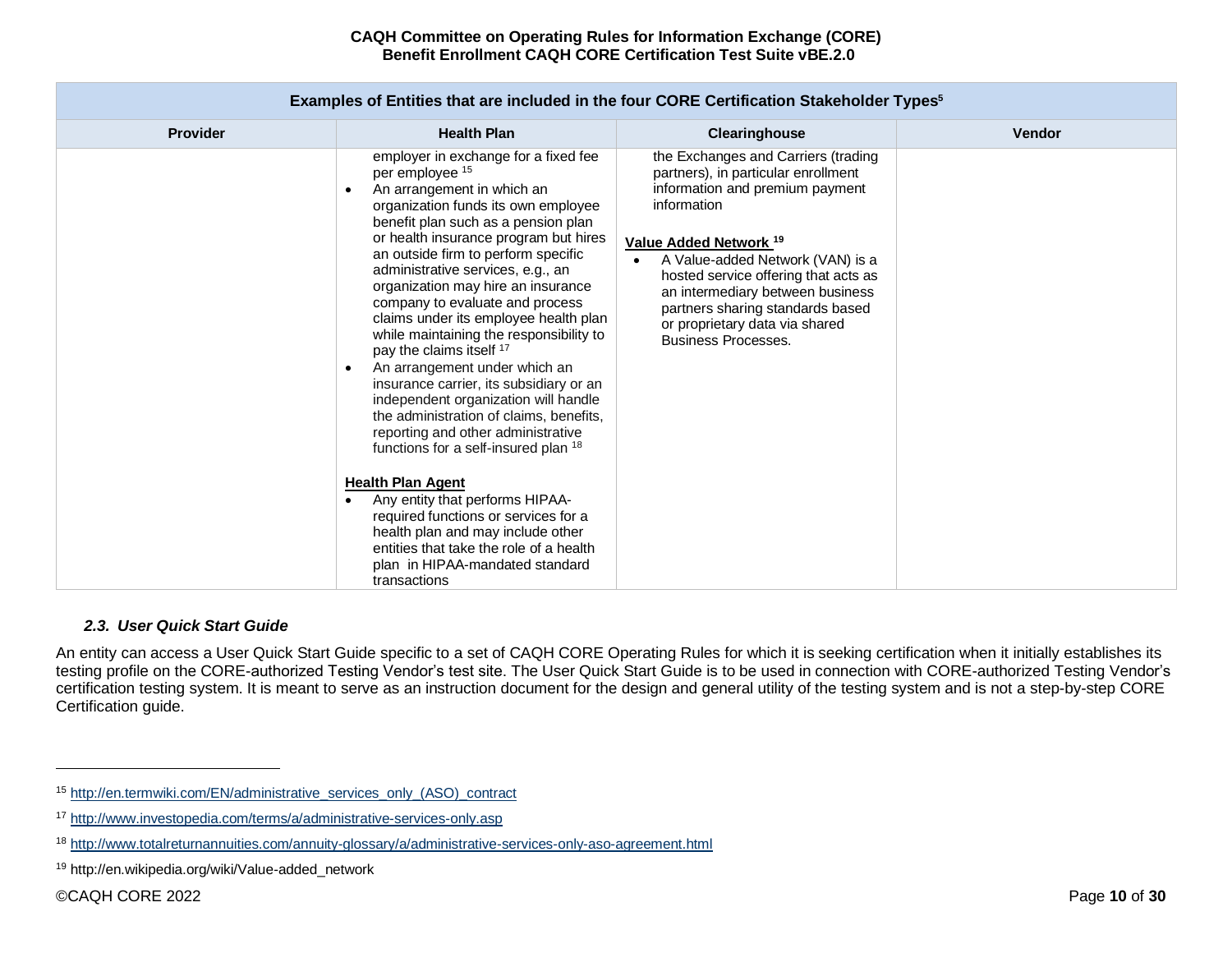### *2.4. Guidance for Providers and Health Plans Seeking CAQH CORE Certification that work with Agents*

<span id="page-10-0"></span>Any Provider or Health Plan seeking CORE Certification must undergo certification testing in accordance with the Benefit Enrollment CAQH CORE Certification Test Suite. However, a Provider or a Health Plan may also be CORE Certified when it outsources various functions to a third party, i.e., a Business Associate (referenced as an agent in the CAQH CORE Benefit Enrollment Operating Rules*)*. Thus, the Detailed Step-by-Step Test Scripts recognize that a Provider or a Health Plan may use a Business Associate to perform some or all of the HIPAA-mandated functions required by the HIPAA-mandated standards and/or the HIPAA-mandated CAQH CORE Operating Rules on its behalf.

When a Provider or a Health Plan outsources some functions to a Business Associate, both the Provider or Health Plan and its respective Business Associate to which the functions are outsourced will need to undergo CORE Certification Testing in order for the Provider or the Health Plan to become CORE Certified. The requirements for meeting the CAQH CORE rule requirements for either a Provider or a Health Plan differ by situation and such variability is dependent on how the Provider or the Health Plan interacts with its Business Associate and what services (i.e., functions and capabilities) its Business Associate provides to it. For example, a Health Plan seeking Benefit Enrollment CORE Certification that uses a clearinghouse may have some unique circumstances when undergoing certification testing. Because there is a clearinghouse between the Health Plan's system and the Provider's system, the clearinghouse will act as a "proxy" for some of the CORE Certification requirements outlined in the Benefit Enrollment CAQH CORE Certification Test Suite*.*

Keep in mind that certification testing will differ by each Test Scenario and each Detailed Step-by-Step Test Script. Dependent upon the agreement between the Provider or the Health Plan and the clearinghouse, the Provider or the Health Plan may not have to undergo certification testing for some aspects of the rules. In such a case, the Provider or the Health Plan must provide a rationale statement which explains the situation to the CORE-authorized Testing Vendor for each test script for which the N/A option is chosen and the Provider or the Health Plan will need to be prepared for a review of the rationale with CAQH CORE staff.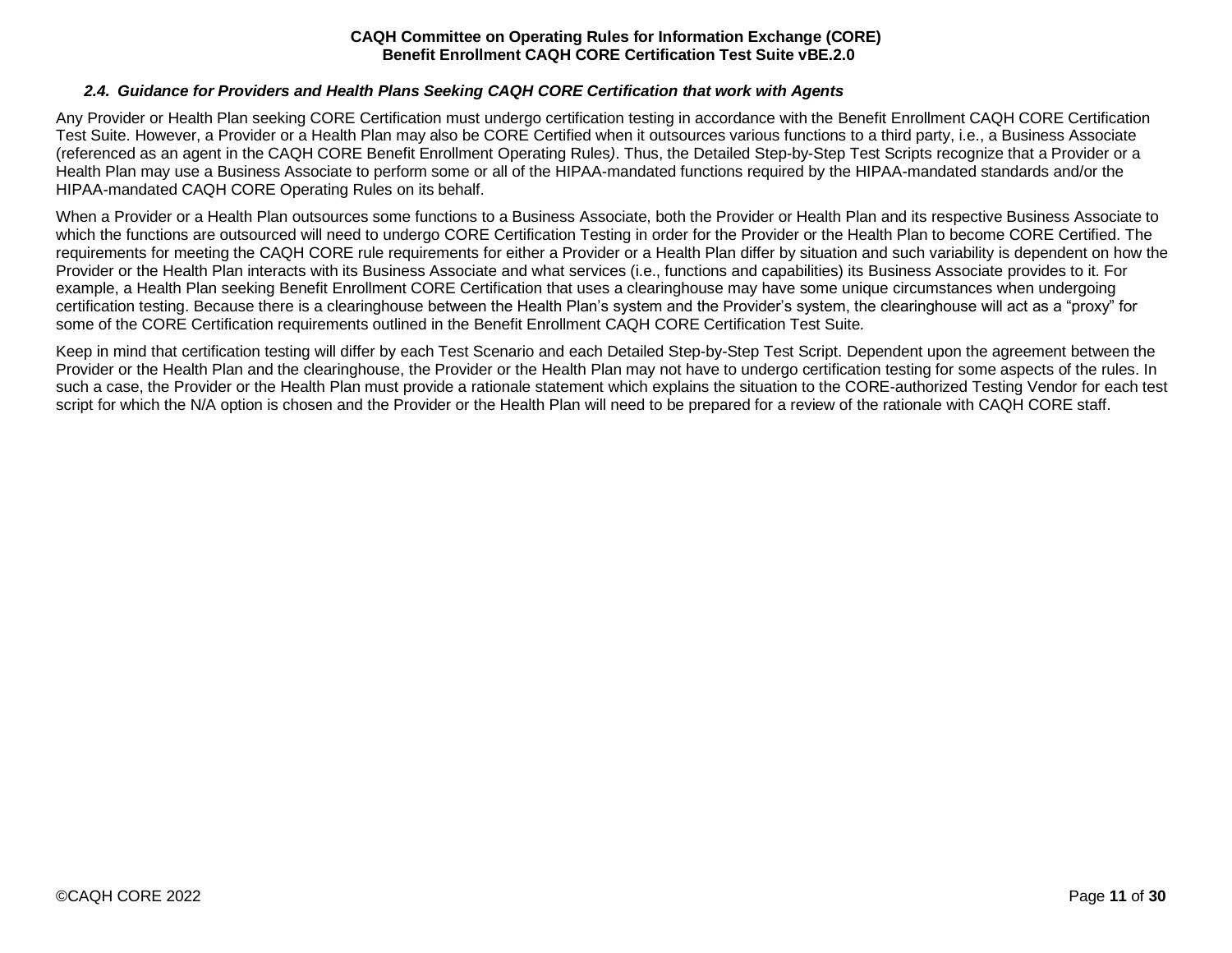# <span id="page-11-1"></span><span id="page-11-0"></span>**3. CAQH CORE Benefit Enrollment (834) Infrastructure Rule Test Scenario**

#### *3.1. CAQH CORE Benefit Enrollment (834) Infrastructure Rule Key Requirements*

Note: This section identifies at a high level the key requirements of this rule. Refer to the rule document for the specific language of the rule which governs. Section numbers in parentheses following each key requirement refer to the specific rule section which applies

#### *Processing Mode Requirements (§4.1)*

- A HIPAA covered health plan or its agent must implement server requirements for Batch Processing Mode.
- A HIPAA covered health plan or its agent may optionally implement server requirements for Real Time Processing Mode.

#### *Connectivity Requirements (§4.2)*

• HIPAA-covered entity and its agent must be able to support the most recent published and CAQH CORE adopted version of the CAQH CORE Connectivity Rule.

#### *System Availability Requirements (§4.3)*

- A HIPAA-covered health plan or its agent's system availability must be no less than 90 percent per calendar week.
- A HIPAA-covered health plan and its agent may choose to use an additional 24 hours of scheduled system downtime per calendar quarter.
- A HIPAA covered health plan or its agent must publish their regularly scheduled system downtime in an appropriate manner.
- A HIPAA covered health plan or its agent must publish the schedule of non-routine downtime at least one week in advance.
- A HIPAA covered health plan or its agent must provide information within one hour of realizing downtime will be needed in the event of unscheduled/emergency downtime.
- No response is required during scheduled or unscheduled/emergency downtime(s).
- A HIPAA covered health plan or its agent must establish and publish its own holiday schedule.

#### *Response Time Requirements (§4.4. §4.5)*

- When an ASC X12N v5010 834 has been submitted in Real Time Processing Mode by any entity, an ASC X12C v5010 999 must be returned with 20 seconds. In the case of a rejection of the ASC X12N v5010 834 Functional Group the ASC X12C v5010 999 must be returned within the same response time.
- When an ASC X12N v5010 834 has been submitted in Batch Processing Mode by any entity by 9:00 pm Eastern Time of a business day, an ASC X12C v5010 999 must be available for pick up by 7:00 am Eastern Time on the third business day following submission.
- Each HIPAA covered entity must support this maximum response time to ensure that at least 90 percent of all required responses are returned within the specified maximum response time as measured within a calendar month.
- Each HIPAA covered entity must capture, log, audit, match and report the date (YYYYMMDD), time (HHMMSS), and control numbers from its own internal systems and the corresponding data received from its trading partners.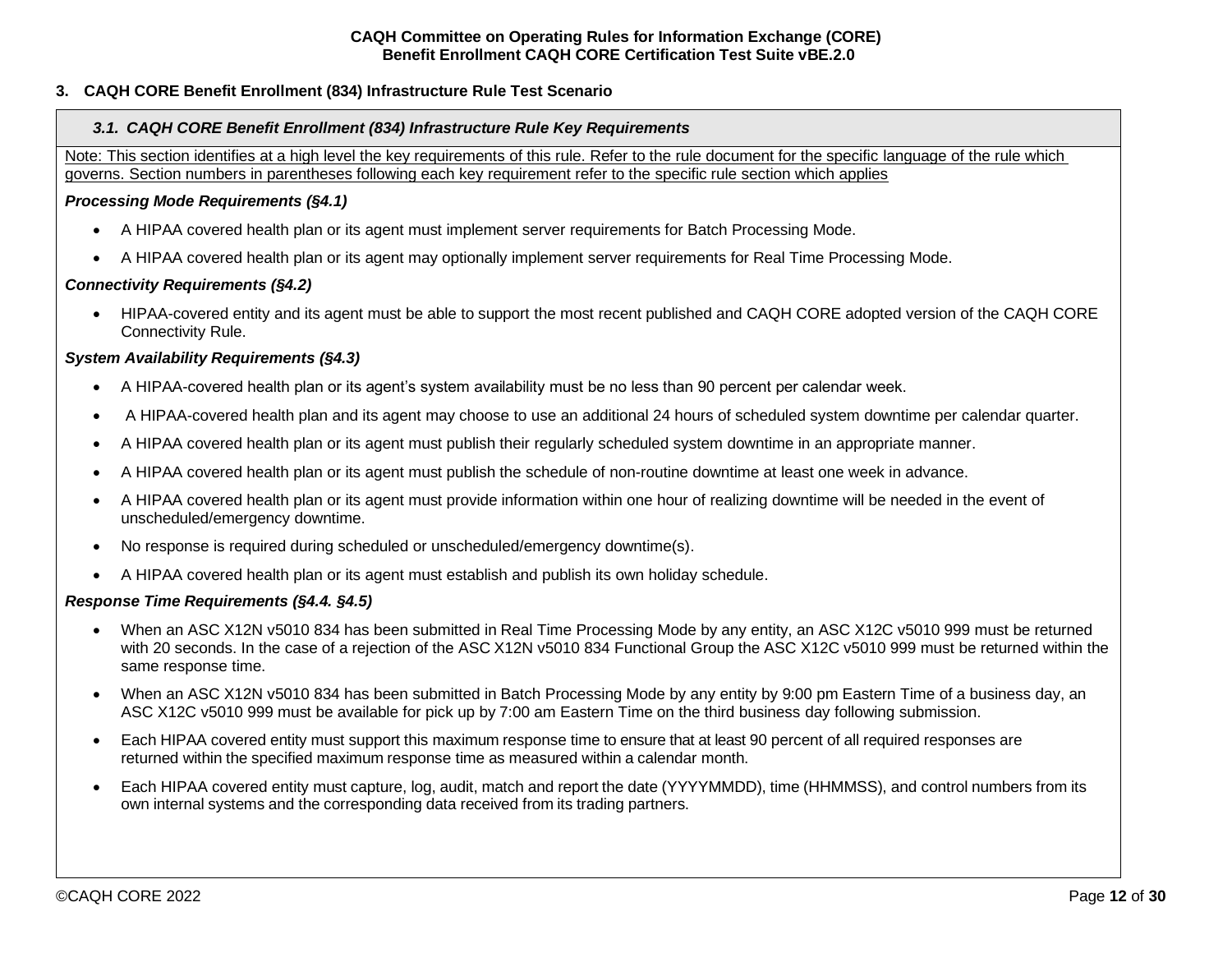### *3.1. CAQH CORE Benefit Enrollment (834) Infrastructure Rule Key Requirements*

#### *Use of Acknowledgements Requirements (§4.5, §4.7)*

- When an ASC X12N v5010 834 has been submitted in Real Time Processing Mode by any entity, an ASC X12C v5010 999 must be returned to indicate the acceptance, acceptance with errors, or rejection of the Functional Group of an ASC X12N v5010 834.
- When an ASC X12N v5010 834 has been submitted in Batch Processing Mode by any entity, an ASC X12C v5010 999 must be returned to indicate the acceptance, acceptance with errors, or rejection of the Functional Group of an ASC X12N v5010 834.
- The ASC X12C v5010 999 must report each error detected to the most specific level of detail supported by the ASC X12C v5010 999.

#### *Elapsed Time for Enrollment System Processing of Received Enrollment Data (§4.8)*

• A HIPAA covered health plan must process the enrollment data in its internal enrollment application system within five business days following successful receipt and verification of the data.

#### *Companion Guide Requirements (§4.9)*

• A Companion Guide covering the ASC X12N v5010 834 published by a HIPAA covered health plan or its agent must follow the format/flow as defined in the CAQH CORE Master Companion Guide Template.

#### <span id="page-12-0"></span>*3.2. CAQH CORE Benefit Enrollment (834) Conformance Testing Requirements*

These scenarios test the following conformance requirements of the ASC X12N v5010 834 Requirements. Other requirements of this rule that may not be listed below are not included in this test scenario. Notwithstanding, CORE-certified entities are required to comply with all specifications of the rule not included in this test scenario. Note: Clearinghouses and/or vendors undergoing CORE Certification Testing should refer to Detailed Step-by-Step Test Scripts for applicable test scripts.

#### *System Availability*

Demonstrate its ability to publish to its trading partner community the following schedules:

- Its regularly scheduled downtime schedule, including holidays, and
- Its notice of non-routine downtime showing schedule of times down, and
- A notice of unscheduled/emergency downtime notice.

#### *Acknowledgements*

• An ASC X12C v5010 999 is returned to indicate either acceptance, acceptance with errors, or rejection a Functional Group of an ASC X12N v5010 834.

#### *Response Time*

• Demonstrate the ability to capture, log, audit, match, and report the date (YYYYMMDD), time (HHMMSS) and control numbers from its own internal systems and its trading partners.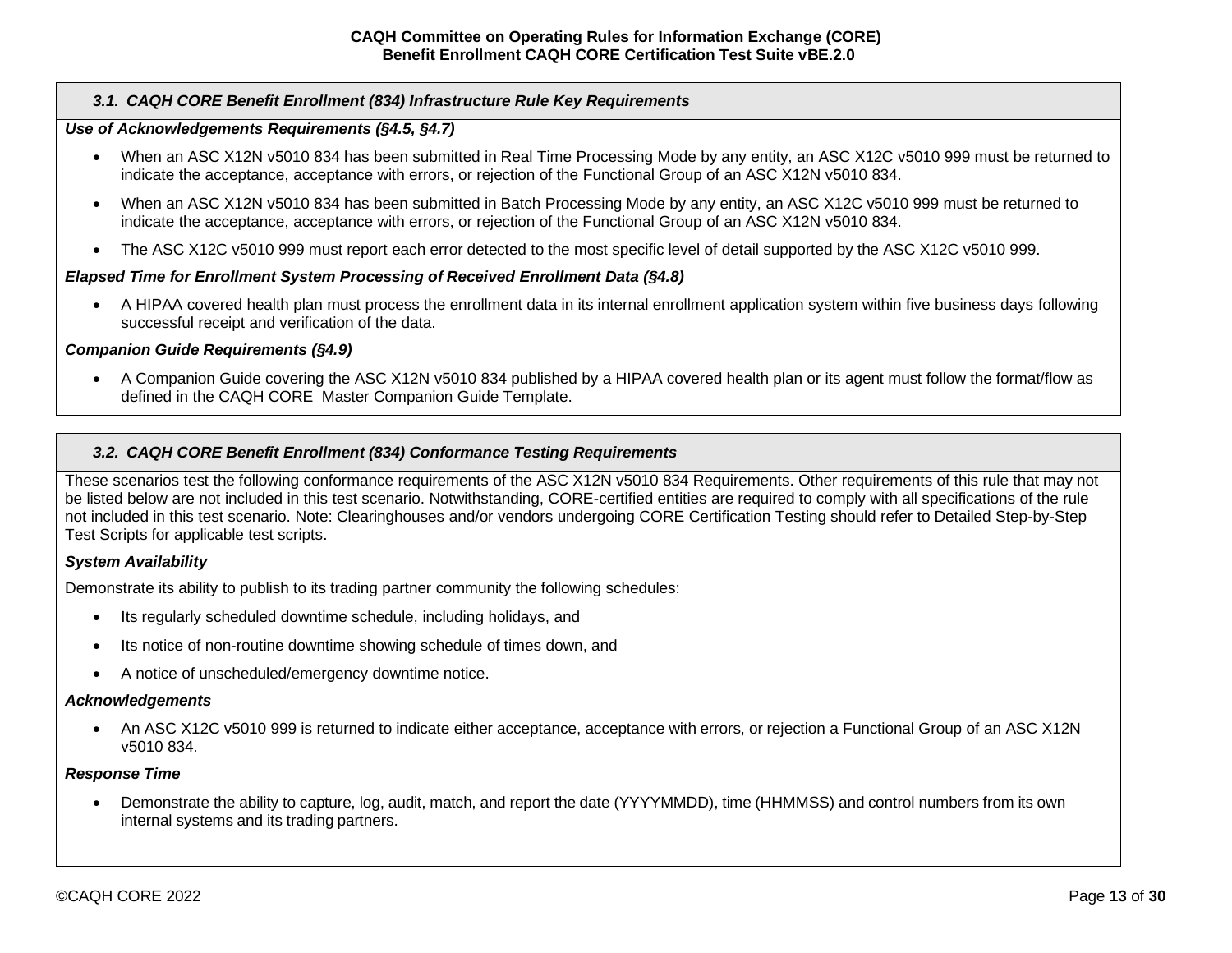# *3.2. CAQH CORE Benefit Enrollment (834) Conformance Testing Requirements*

#### *Companion Guide*

Submission to a CAQH CORE-authorized Testing Vendor the following:

- A copy of the table of contents of its official ASC X12N v5010 834 companion guide, and
- A copy of a page of its official ASC X12N v5010 834 companion guide depicting its conformance with the format for specifying the ASC X12N v5010 834 data content requirements.

Such submission may be in the form of a hard copy paper document, an electronic document, or a URL where the table of contents and an example of the companion guide is located.

#### <span id="page-13-0"></span>*3.3. CAQH CORE Benefit Enrollment (834) Test Scripts Assumptions*

- The entity has implemented in its production environments the necessary policies, procedures and method(s) required to conform to the requirements of the System Availability requirements.
- The test scripts will not include comprehensive testing requirements to test for all possible permutations of the CAQH CORE requirements of the rule.
- All communications sessions and logons are valid; no error conditions are created or encountered.
- The health plan's EDI management system generates a syntactically correct ASC X12 interchange containing the ASC X12N v5010 834 and ASC X12C v5010 999 transactions.
- Test scripts will test ONLY for valid and invalid ASC X12 Interchange, Functional Group, Transaction Set control segments and will not test for ASC X12N v5010 834 and ASC X12C v5010 999 data content.
- The detailed content of the companion guide will not be submitted to the CAQH CORE-authorized Testing Vendor.
- The detailed content of the companion guide will not be examined nor evaluated.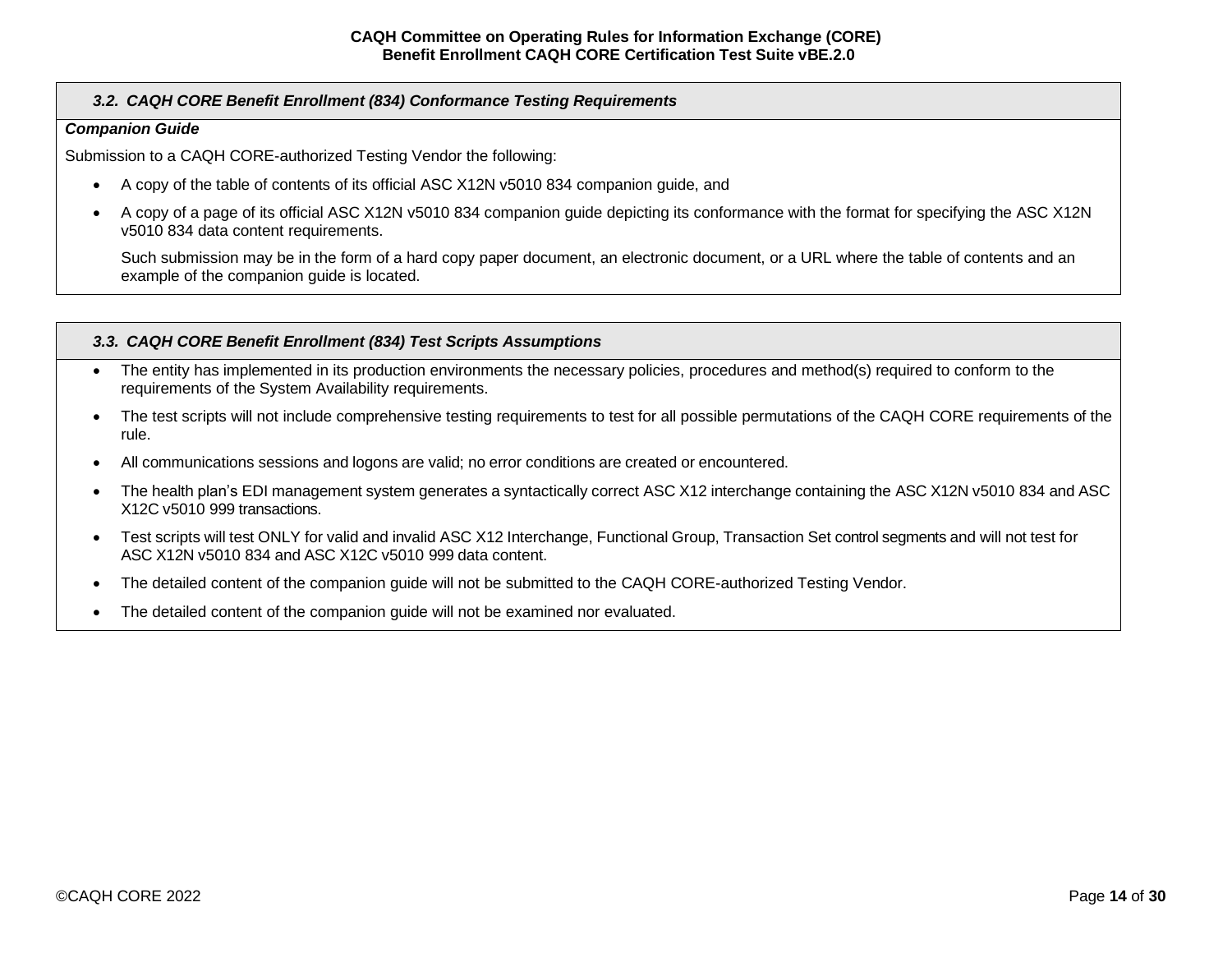# *3.4. CAQH CORE Benefit Enrollment (834) Detailed Step-By-Step Test Scripts*

<span id="page-14-0"></span>CORE Certification Testing is not exhaustive. The CORE Certification Test Suite does not include comprehensive testing requirements that test for all possible permutations of each rule. An individual test script may be testing for more than one item, and, as noted in the "Stakeholder" column, each test script tests for the role of the Stakeholder(s) to which the test script applies.

The Detailed Step-by-Step Test Scripts below specify the stakeholder type to which each test script applies. A stakeholder may indicate that a specific test script does not apply to it. In this case the stakeholder is required to provide a rationale for why a specific test script is not applicable and be prepared for a review of the rationale with CAQH CORE staff.

When establishing a Certification Test Profile with a CAQH CORE-authorized Testing Vendor a Vendor will be given the option to indicate if the product it is certifying is a Provider-facing product or a Health Plan-facing product. Therefore, the Detailed Step-by-Step Test Scripts applicable to a Provider apply to a Provider-facing product. Similarly, Detailed Step-by-Step Test Scripts applicable to a Health Plan apply to a Health Plan-facing product.

|       | <b>System Availability</b>                                                                               |                                                                                                                               |                      |                      |                |                             |                          |                                                                                                             |               |             |  |  |
|-------|----------------------------------------------------------------------------------------------------------|-------------------------------------------------------------------------------------------------------------------------------|----------------------|----------------------|----------------|-----------------------------|--------------------------|-------------------------------------------------------------------------------------------------------------|---------------|-------------|--|--|
| Test# | <b>Criteria</b>                                                                                          | <b>Expected Result</b>                                                                                                        | <b>Actual Result</b> | <b>Pass</b>          | Fail           | N/A                         |                          | <b>Stakeholder</b><br>A checkmark in the box<br>indicates the stakeholder type<br>to which the test applies |               |             |  |  |
|       |                                                                                                          |                                                                                                                               |                      |                      |                |                             | Provider                 | Plan<br>ealth<br>Ť                                                                                          | Clearinghouse | Vendor      |  |  |
|       | Publication of regularly scheduled<br>downtime, including holidays and<br>method(s) for such publication | Submission of actual published<br>copies of regularly scheduled<br>downtime including holidays and<br>method(s) of publishing |                      | Pass<br>$\perp$      | $\square$ Fail | $\mathcal{L}_{\mathcal{A}}$ | $\mathbb{R}^2$           | ⊠                                                                                                           | ⊠             | ⊠           |  |  |
| 2     | Publication of non-routine<br>downtime notice and method(s) for<br>such publication                      | Submission of a sample notice of<br>non-routine downtime including<br>scheduled of down time and<br>method(s) of publishing   |                      | Pass<br>$\mathsf{L}$ | $\square$ Fail | $\Box$                      | Ξ                        | ⊠                                                                                                           | ⊠             | $\boxtimes$ |  |  |
| 3     | Publication of<br>unscheduled/emergency downtime<br>notice and method(s) for such<br>publication         | Submission of a sample notice of<br>unscheduled/emergency downtime<br>including method(s) of publishing                       |                      | $\square$ Pass       | $\Box$ Fail    | $\Box$                      | $\overline{\phantom{a}}$ | ⊠                                                                                                           | ⊠             | $\boxtimes$ |  |  |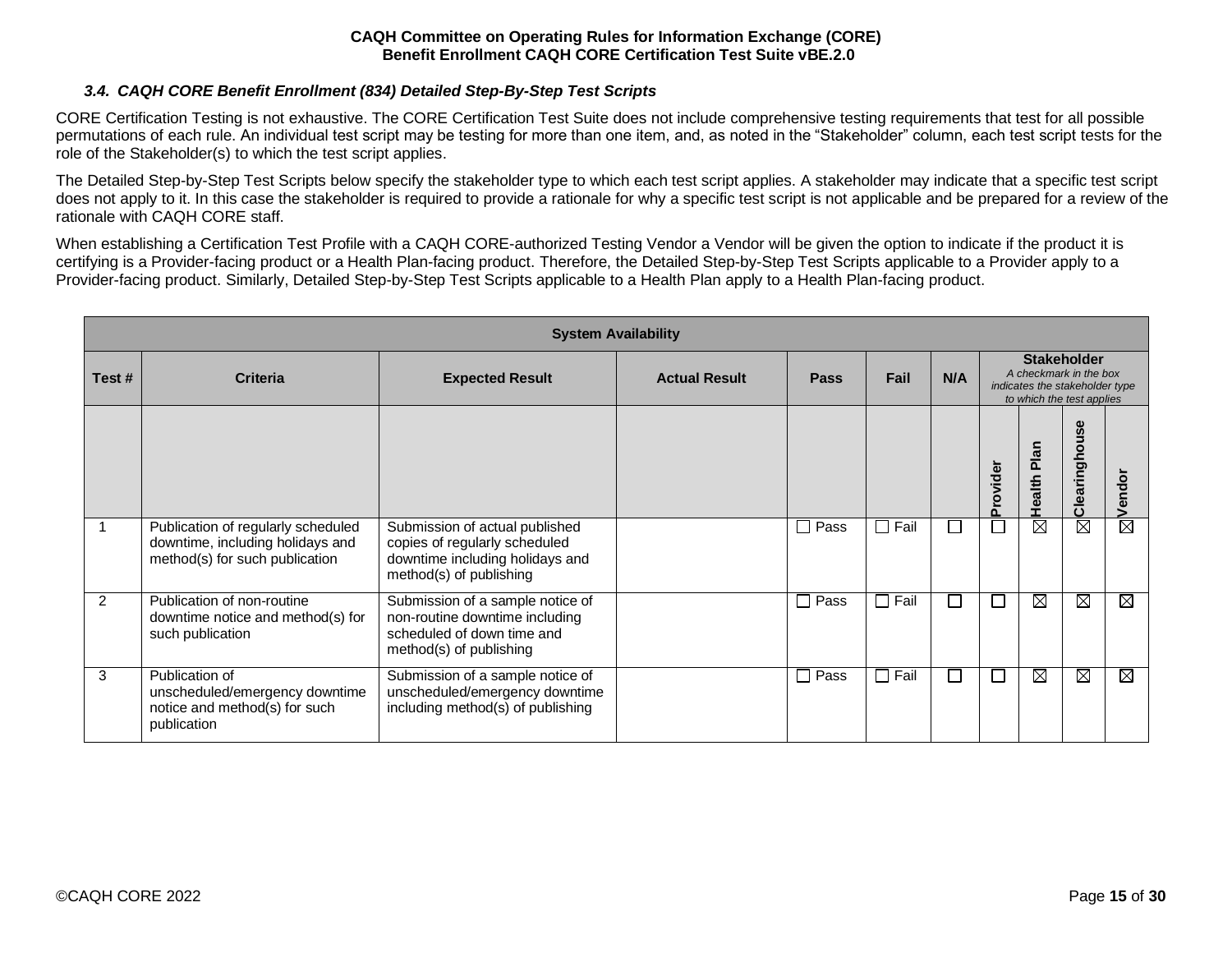|                  | <b>Acknowledgements</b>                                                                                                                      |                                      |                      |             |                                     |     |         |                                                                                                             |               |                   |  |  |
|------------------|----------------------------------------------------------------------------------------------------------------------------------------------|--------------------------------------|----------------------|-------------|-------------------------------------|-----|---------|-------------------------------------------------------------------------------------------------------------|---------------|-------------------|--|--|
| <b>Test</b><br># | <b>Criteria</b>                                                                                                                              | <b>Expected Result</b>               | <b>Actual Result</b> | <b>Pass</b> | Fail                                | N/A |         | <b>Stakeholder</b><br>A checkmark in the box<br>indicates the stakeholder type to<br>which the test applies |               |                   |  |  |
|                  |                                                                                                                                              |                                      |                      |             |                                     |     | rovider | Plan<br>ealth                                                                                               | Clearinghouse | $\circ$<br>힏<br>ω |  |  |
| 4                | An ASC X12C v5010 999 is<br>returned on a rejected ASC X12<br>Functional Group of ASC X12N<br>v5010 834 in either real time or<br>batch      | An ASC X12C v5010 999 is<br>returned |                      | $\Box$ Pass | Fail<br>$\mathcal{L}_{\mathcal{A}}$ |     |         | ⊠                                                                                                           | $\boxtimes$   | M                 |  |  |
| 5                | An ASC X12C v5010 999 is<br>returned on any accepted ASC X12<br>Functional Group of an ASC X12N<br>v5010 834 in either real time or<br>batch | An ASC X12C v5010 999 is<br>returned |                      | $\Box$ Pass | $\Box$ Fail                         |     |         | ⊠                                                                                                           | $\boxtimes$   | ⊠                 |  |  |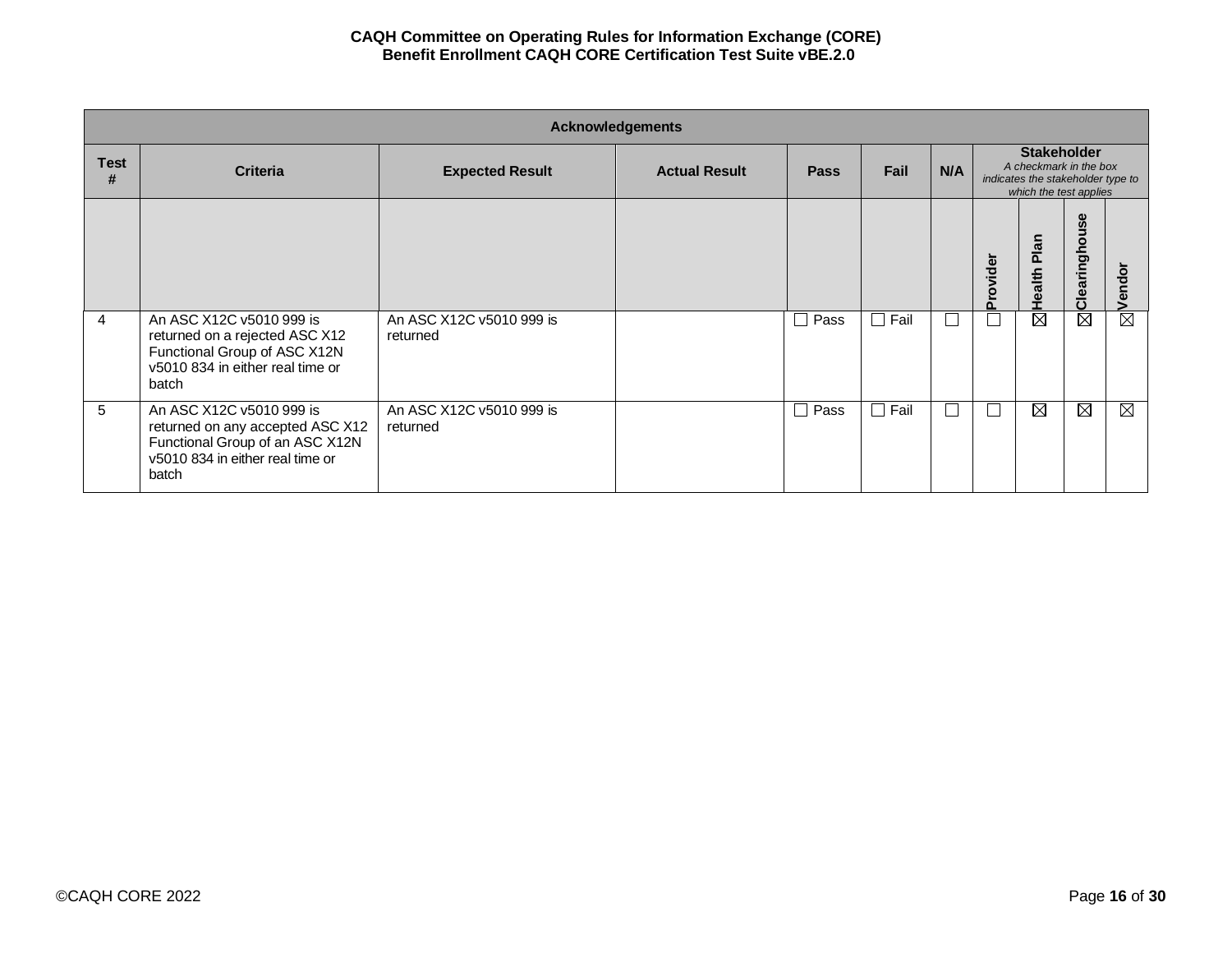|                  | <b>Response Time</b>                                                                                                                                                                                                                                                                                                                                                                                             |                                                                            |                      |             |                 |        |          |                                                                                                             |                    |                                  |  |  |
|------------------|------------------------------------------------------------------------------------------------------------------------------------------------------------------------------------------------------------------------------------------------------------------------------------------------------------------------------------------------------------------------------------------------------------------|----------------------------------------------------------------------------|----------------------|-------------|-----------------|--------|----------|-------------------------------------------------------------------------------------------------------------|--------------------|----------------------------------|--|--|
| <b>Test</b><br># | <b>Criteria</b>                                                                                                                                                                                                                                                                                                                                                                                                  | <b>Expected Result</b>                                                     | <b>Actual Result</b> | <b>Pass</b> | Fail            | N/A    |          | <b>Stakeholder</b><br>A checkmark in the box indicates<br>the stakeholder type to which the<br>test applies |                    |                                  |  |  |
| 6                | Verify that outer most                                                                                                                                                                                                                                                                                                                                                                                           | Submission of the output of a                                              |                      | Pass<br>П   | Fail<br>$\perp$ | $\Box$ | Provider | Plan<br>Health I<br>$\overline{\boxtimes}$                                                                  | Clearinghouse<br>⊠ | Vendor<br>$\overline{\boxtimes}$ |  |  |
|                  | communications module(s)<br>transmits all required data<br>elements in the message. If the<br>entity uses an alternate<br>communication method to HTTP/S.<br>the entity must store enough<br>information from the ASC X12<br>Interchange, Functional Group and<br>Transaction Set to uniquely<br>identify the transmission in<br>addition to the times that the<br>request was received and<br>response was sent | system-generated audit log report<br>showing all required data<br>elements |                      |             |                 |        |          |                                                                                                             |                    |                                  |  |  |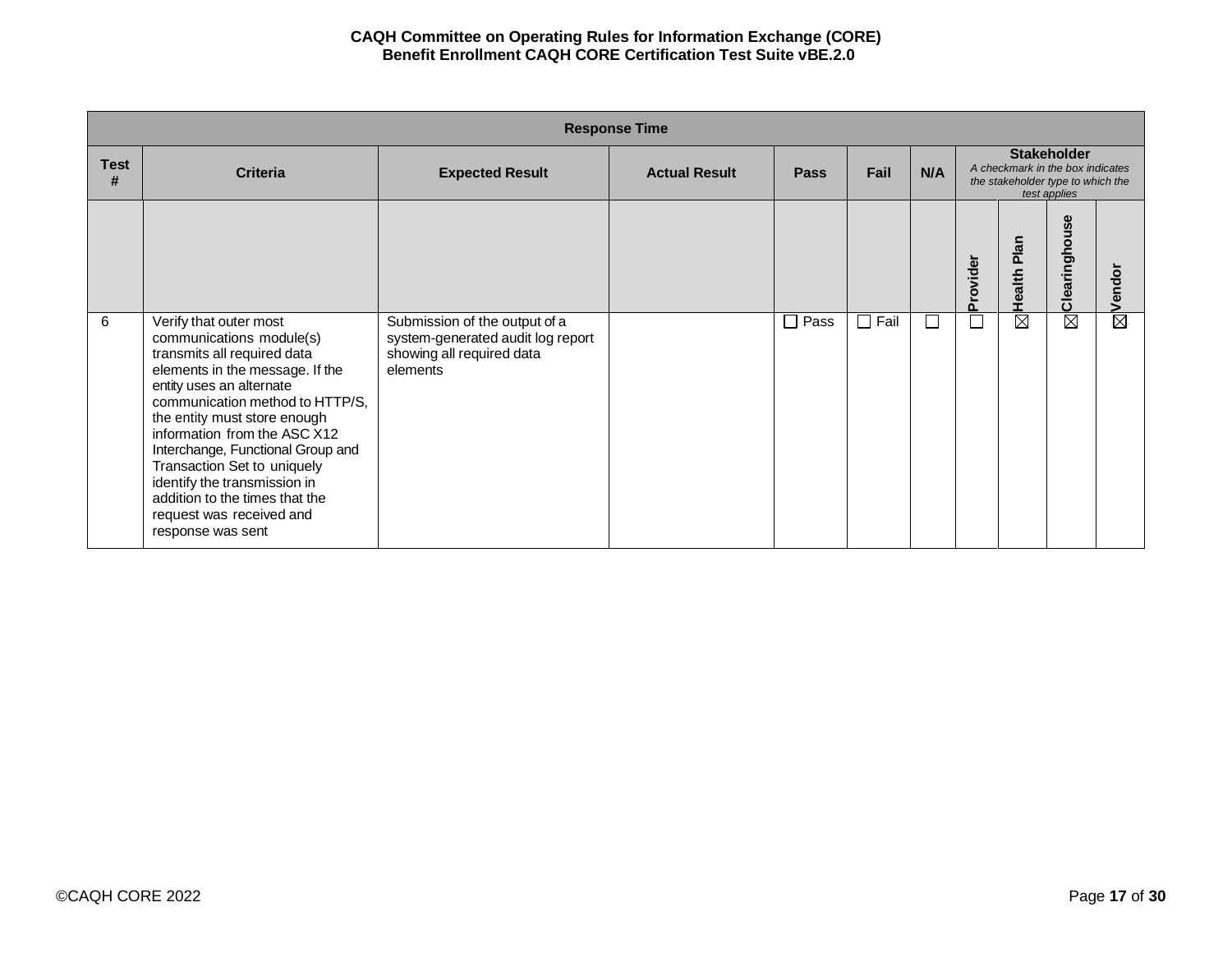|                  | <b>Companion Guide</b>                                                                                                                                                           |                                                                                                                                                                                        |                      |                                  |        |     |          |                                                                                                             |                        |        |  |  |
|------------------|----------------------------------------------------------------------------------------------------------------------------------------------------------------------------------|----------------------------------------------------------------------------------------------------------------------------------------------------------------------------------------|----------------------|----------------------------------|--------|-----|----------|-------------------------------------------------------------------------------------------------------------|------------------------|--------|--|--|
| <b>Test</b><br># | <b>Criteria</b>                                                                                                                                                                  | <b>Expected Result</b>                                                                                                                                                                 | <b>Actual Result</b> | <b>Pass</b>                      | Fail   | N/A |          | <b>Stakeholder</b><br>A checkmark in the box indicates<br>the stakeholder type to which the<br>test applies |                        |        |  |  |
|                  |                                                                                                                                                                                  |                                                                                                                                                                                        |                      |                                  |        |     | Provider | <b>Plan</b><br>Health                                                                                       | use<br>Clearingho      | Vendor |  |  |
| 7                | Companion Guide conforms to the<br>flow and format of the CAQH<br><b>CORE Master Companion Guide</b><br>Template                                                                 | Submission of the Table of<br>Contents of the 834 companion<br>guide, including an example of the<br>834 content requirements                                                          |                      | Pass<br>$\overline{\phantom{0}}$ | Fail   | I.  |          | $\overline{\boxtimes}$                                                                                      | $\overline{\boxtimes}$ | ⊠      |  |  |
| 8                | Companion Guide conforms to the<br>format for presenting each<br>segment, data element and code<br>flow and format of the CAQH<br><b>CORE Master Companion Guide</b><br>Template | Submission of a page of the 834<br>companion guide depicting the<br>presentation of segments, data<br>elements and codes showing<br>conformance to the required<br>presentation format |                      | Pass<br>$\overline{\phantom{a}}$ | □ Fail | L.  | L        | $\overline{\boxtimes}$                                                                                      | ⊠                      | ⊠      |  |  |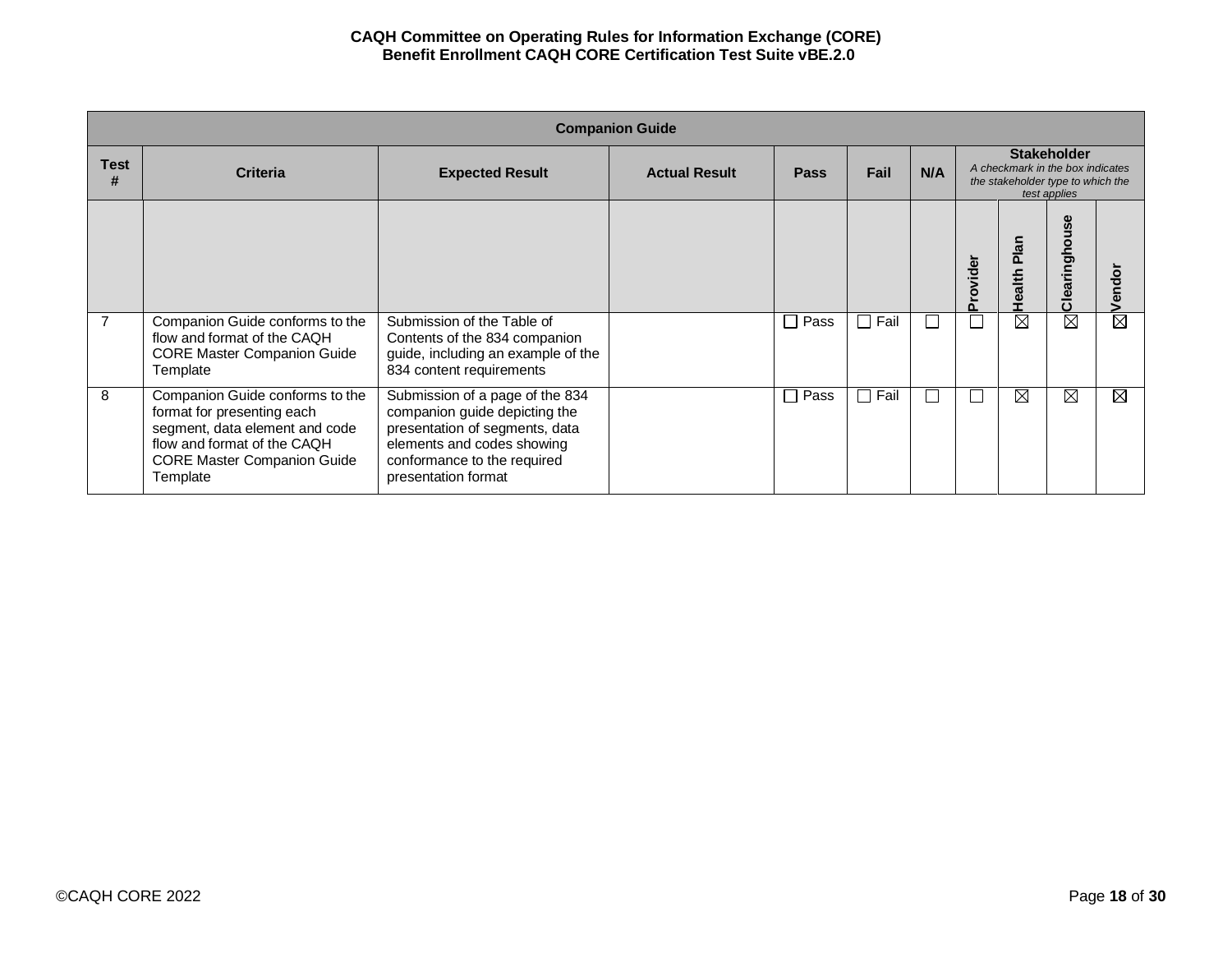# <span id="page-18-1"></span><span id="page-18-0"></span>**4. CAQH CORE Connectivity Rule vC3.1.0 Test Scenario**

#### *4.1. CAQH CORE Connectivity Rule vC3.1.0 Key Requirements*

*Note: This section identifies at a high level the key requirements of this rule. Refer to the rule document for the specific language of the rule which governs. Section numbers in parentheses following each key requirement refer to the specific rule section which applies.*

Transport, Security and Submitter Authentication Requirements (§3.2, §4)

- Use of HTTP Version 1.1 over the public Internet is required as a transport method.
- Secure Sockets Layer (SSL) Version 3.0 is required for transport security.
- Transport Layer Security (TLS) Version 1.1 (or higher) may be implemented in lieu of SSL Version 3.0.

Processing Mode and PayloadType Identifier Requirements (§3.7)

- Processing Modes specified in the CORE-required Processing Mode and Payload Type Tables document must be supported.
	- o Batch Processing Mode is required for
		- **EXECT** Institutional, professional and dental claims transactions, and
		- Health plan premium payment transactions, and
		- Benefit enrollment and maintenance transactions.
	- Both Real Time and Batch Processing Mode may be used for prior authorization transactions.
		- Either Real Time or Batch Processing Mode must be implemented.
- Payload Types specified in the CORE-required Processing Mode and Payload Type Tables document must be supported.

Transport, Message Envelope, Submitter Authentication, Message Envelope Metadata Requirements (§4 through §4.4.3.3)

- SOAP version 1.2 (as specified in **§**3.2).
- WSDL Version 1.1 (as specified in **§**3.2).
- SOAP Message Payload must be sent as an MTOM encapsulated object (**§**4.1.4, and specified in the 4.0.0 XSD schema).
- The X.509 digital certificate is the only submitter authentication method permitted (**§**4.1.2).
- The CORE Envelope Metadata is normative and must not be modified (**§** 4.1.3).
- Servers must publish detailed specifications in a Connectivity Companion Document on the entity's public web site (**§**4.3).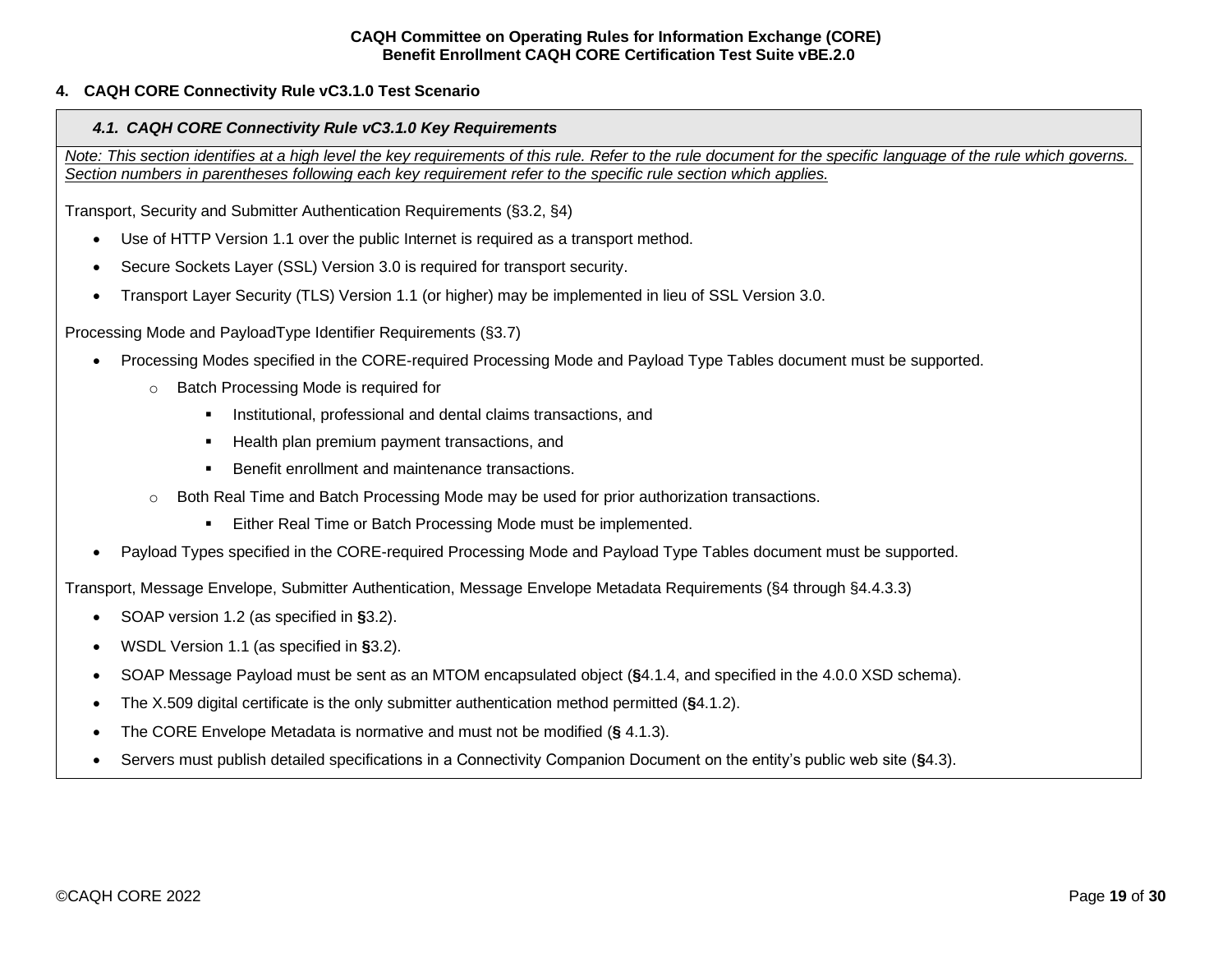# <span id="page-19-0"></span>*4.2. CAQH CORE Connectivity Rule vC3.1.0 Conformance Testing Requirements*

These scenarios test the following conformance requirements of the CAQH CORE Connectivity Rule vC3.1.0. Other requirements of this rule that may not be listed below are not included in this test scenario. Notwithstanding, CORE-certified entities are required to comply with all specifications of the rule not included in this test scenario. Note: Clearinghouses and/or vendors undergoing CORE Certification Testing should refer to Detailed Step-by-Step Test Scripts for applicable test scripts.

- A HIPAA covered health plan must demonstrate it has implemented the server specifications for SOAP version 1.2.
- A HIPAA covered health plan must demonstrate it has implemented the X.509 submitter authentication requirement.
- A HIPAA covered provider must demonstrate it has implemented the client specifications for SOAP version 1.2.
- A HIPAA covered provider must demonstrate it has implemented the X.509 submitter authentication requirement.

# <span id="page-19-1"></span>*4.3. CAQH CORE Connectivity Rule vC3.1.0 Test Scripts Assumptions*

- All tests will be conducted over HTTP/S.
- The message payload is an ASC X12 Interchange.
- No editing or validation of the message payload will be performed.
- Submitter authentication will be tested for successful authentication with a valid certificate, and unsuccessful authentication using an invalid or missing certificate.
- Testing will not be exhaustive for all possible levels of submitter authentication.
- The ability to log, audit, track and report on the required data elements as required by the conformance requirements of the CAQH CORE transaction Infrastructure Rules will be addressed in each rule's test scripts.
- The test scripts will not include comprehensive testing requirements to test for all possible permutations of the CORE requirements of the rule.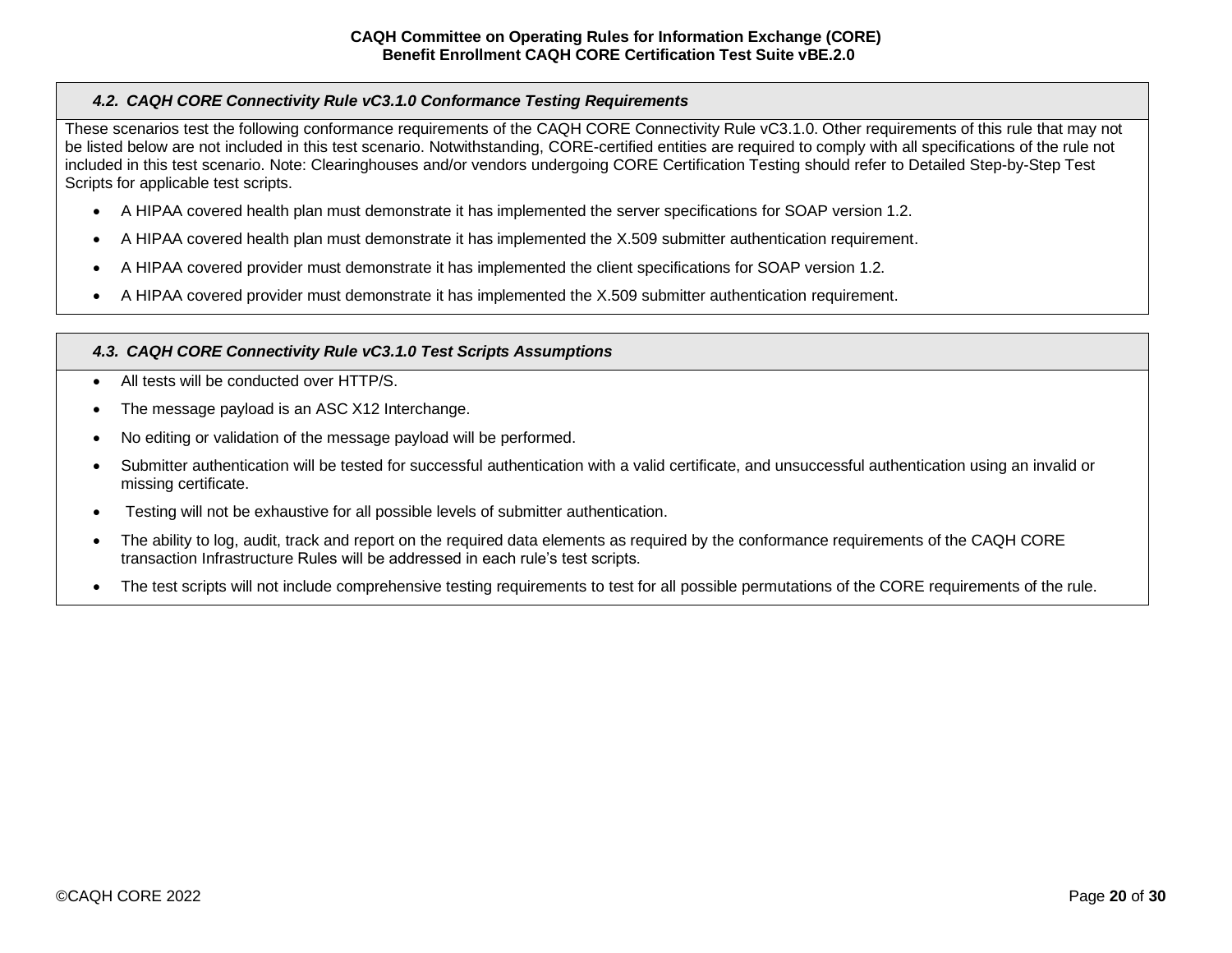# *4.4. CAQH CORE Connectivity Rule vC3.1.0 Detailed Step-by-Step Test Scripts*

<span id="page-20-0"></span>CORE Certification Testing is not exhaustive. The CAQH CORE Certification Test Suite does not include comprehensive testing requirements that test for all possible permutations of each rule. An individual test script may be testing for more than one item, and, as noted in the "Stakeholder" column, each test script tests for the role of the Stakeholder(s) to which the test script applies.

The Detailed Step-by-Step Test Scripts below specify the stakeholder type to which each test script applies. A stakeholder may indicate that a specific test script does not apply to it. In this case the stakeholder is required to provide a rationale for why a specific test script is not applicable and be prepared for a review of the rationale with CAQH CORE staff.

When establishing a Certification Test Profile with a CAQH CORE-authorized Testing Vendor a Vendor will be given the option to indicate if the product it is certifying is a Provider-facing product or a Health Plan-facing product. Therefore, the Detailed Step-by-Step Test Scripts applicable to a Provider apply to a Provider-facing product. Similarly, Detailed Step-by-Step Test Scripts applicable to a Health Plan apply to a Health Plan-facing product.

|                | <b>Connectivity</b>                                                                                                                                                                                                            |                                                                                                                                                                                                        |                      |                      |             |              |          |                                                                                                             |               |             |  |  |
|----------------|--------------------------------------------------------------------------------------------------------------------------------------------------------------------------------------------------------------------------------|--------------------------------------------------------------------------------------------------------------------------------------------------------------------------------------------------------|----------------------|----------------------|-------------|--------------|----------|-------------------------------------------------------------------------------------------------------------|---------------|-------------|--|--|
| Test#          | <b>Criteria</b>                                                                                                                                                                                                                | <b>Expected Result</b>                                                                                                                                                                                 | <b>Actual Result</b> | <b>Pass</b>          | Fail        | N/A          |          | <b>Stakeholder</b><br>A checkmark in the box<br>indicates the stakeholder type<br>to which the test applies |               |             |  |  |
|                |                                                                                                                                                                                                                                |                                                                                                                                                                                                        |                      |                      |             |              | Provider | Plan<br>Health                                                                                              | Clearinghouse | ⊠ vendor    |  |  |
|                | Implement and enforce use of<br>X.509 Certificate over SSL on<br>communications server                                                                                                                                         | Communications server accepts a<br>valid logon by a client using X.509<br>Certificate                                                                                                                  |                      | $\Box$ Pass          | $\Box$ Fail | $\mathsf{L}$ | Г        | $\overline{\boxtimes}$                                                                                      | ⊠             |             |  |  |
| $\overline{2}$ | Implement and enforce use of<br>X.509 Certificate over TLS on<br>communications server                                                                                                                                         | Communications server accepts a<br>valid logon by a client using X.509<br>Certificate                                                                                                                  |                      | Pass<br>$\mathbf{I}$ | $\Box$ Fail | П            | Г        | $\boxtimes$                                                                                                 | $\boxtimes$   | Ø           |  |  |
| 3              | On the authenticated connection<br>implement SOAP+WSDL<br>Message Envelope Standard and<br>envelope metadata as a<br>communications server                                                                                     | Communications server accepts a<br>valid logon by a client conforming<br>to the SOAP+WSDL envelope<br>and metadata specifications                                                                      |                      | $\Box$ Pass          | $\Box$ Fail | $\Box$       | Г        | $\boxtimes$                                                                                                 | $\boxtimes$   | $\boxtimes$ |  |  |
| 4              | On an authenticated connection<br>implement the Batch message<br>interaction including submission of<br>a Batch of transactions, pickup of<br>acknowledgements and results<br>and submission of<br>acknowledgement for results | Client successfully completes the<br>submission and retrieval (pick up)<br>of batch(es) of the transactions<br>specified in the respective<br>transaction-specific infrastructure<br>rule being tested |                      | $\Box$ Pass          | $\Box$ Fail | П            | ⊠        | $\Box$                                                                                                      | $\boxtimes$   | $\boxtimes$ |  |  |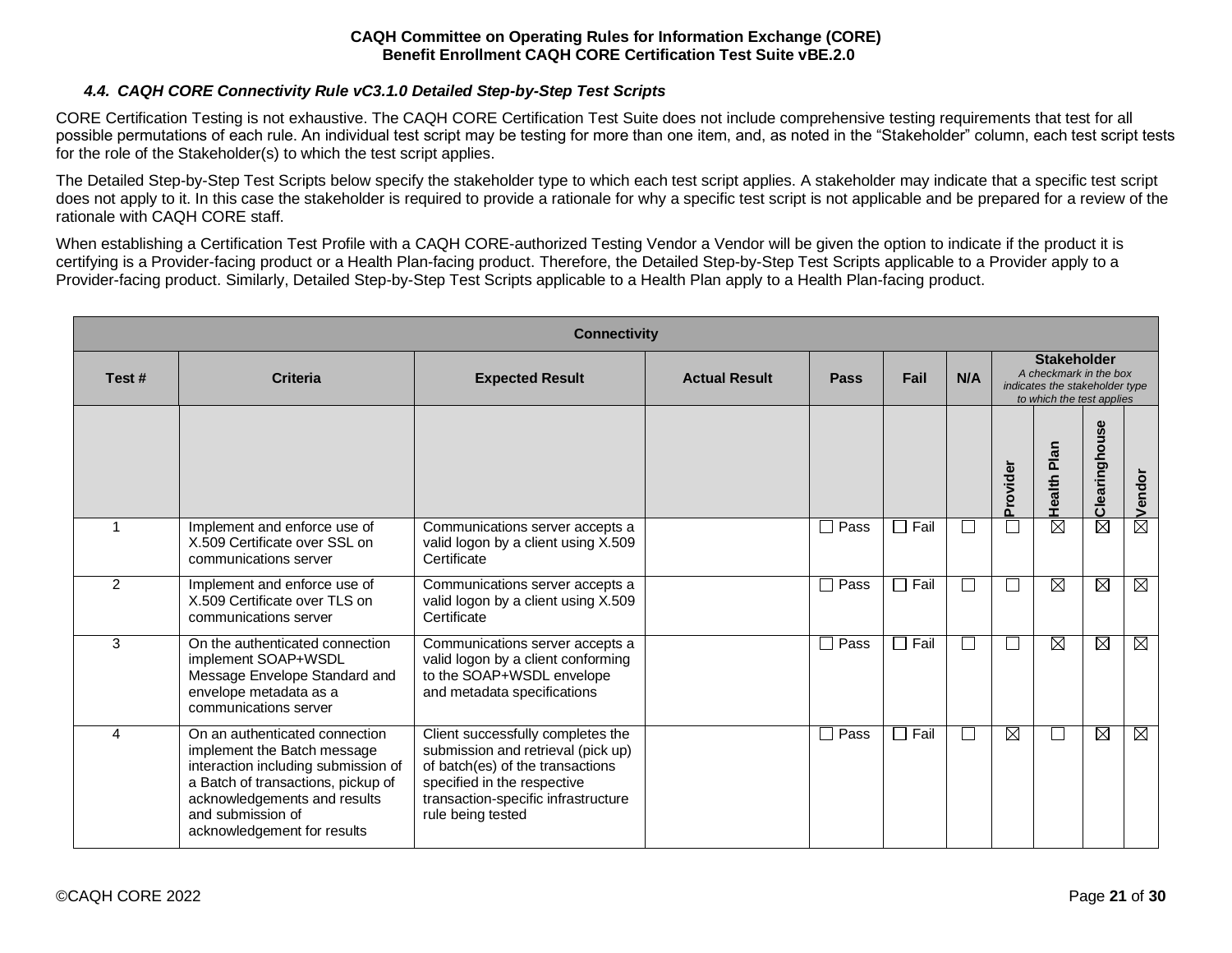|                | <b>Connectivity</b>                                                                                                                                                         |                                                                                                                                                                                                              |                      |             |             |                          |          |                                                                                                             |                        |             |  |  |
|----------------|-----------------------------------------------------------------------------------------------------------------------------------------------------------------------------|--------------------------------------------------------------------------------------------------------------------------------------------------------------------------------------------------------------|----------------------|-------------|-------------|--------------------------|----------|-------------------------------------------------------------------------------------------------------------|------------------------|-------------|--|--|
| Test#          | <b>Criteria</b>                                                                                                                                                             | <b>Expected Result</b>                                                                                                                                                                                       | <b>Actual Result</b> | Pass        | Fail        | N/A                      |          | <b>Stakeholder</b><br>A checkmark in the box<br>indicates the stakeholder type<br>to which the test applies |                        |             |  |  |
|                |                                                                                                                                                                             |                                                                                                                                                                                                              |                      |             |             |                          | Provider | Health Plan                                                                                                 | Clearinghouse          | ⊠Vendor     |  |  |
| 5              | On an authenticated connection<br>implement the Batch message<br>interaction including receipt of a<br>Batch of transactions, generation<br>of acknowledgements and results | Server successfully receives<br>batch(es) of the transactions and<br>corresponding acknowledgements<br>and responses specified in the<br>respective transaction-specific<br>infrastructure rule being tested |                      | $\Box$ Pass | $\Box$ Fail | $\Box$                   |          | $\boxtimes$                                                                                                 | $\boxtimes$            |             |  |  |
| 6              | Implement X.509 certificate<br>submitter authentication method<br>as a communications client                                                                                | Client successfully logs on to a<br>communications server with<br>X.509 certificate                                                                                                                          |                      | $\Box$ Pass | $\Box$ Fail | П                        | ⊠        | $\mathsf{L}$                                                                                                | $\boxtimes$            | $\boxtimes$ |  |  |
| $\overline{7}$ | On the authenticated connection<br>implement SOAP+WSDL<br>Message Envelope Standard and<br>envelope metadata as a<br>communications client                                  | Communications client<br>successfully logs on to a<br>communications server using the<br>SOAP+WSDL Message Envelope<br>Standard and envelope metadata<br>specifications                                      |                      | $\Box$ Pass | $\Box$ Fail | $\mathsf{L}$             | ⊠        | $\mathsf{L}$                                                                                                | $\boxtimes$            | $\boxtimes$ |  |  |
| 8              | Verify that communications server<br>creates, assigns, logs, links the<br>required metadata elements to<br>message payload                                                  | Output a system generated audit<br>log report showing all required<br>data elements                                                                                                                          |                      | Pass        | $\Box$ Fail | $\overline{\phantom{a}}$ |          | $\boxtimes$                                                                                                 | $\boxtimes$            | $\boxtimes$ |  |  |
| 9              | Verify that communications client<br>creates, assigns, logs, links the<br>required metadata elements to<br>message payload                                                  | Output a system generated audit<br>log report showing all required<br>data elements                                                                                                                          |                      | $\Box$ Pass | $\Box$ Fail | П                        | ⊠        | $\mathsf{L}$                                                                                                | $\overline{\boxtimes}$ | M           |  |  |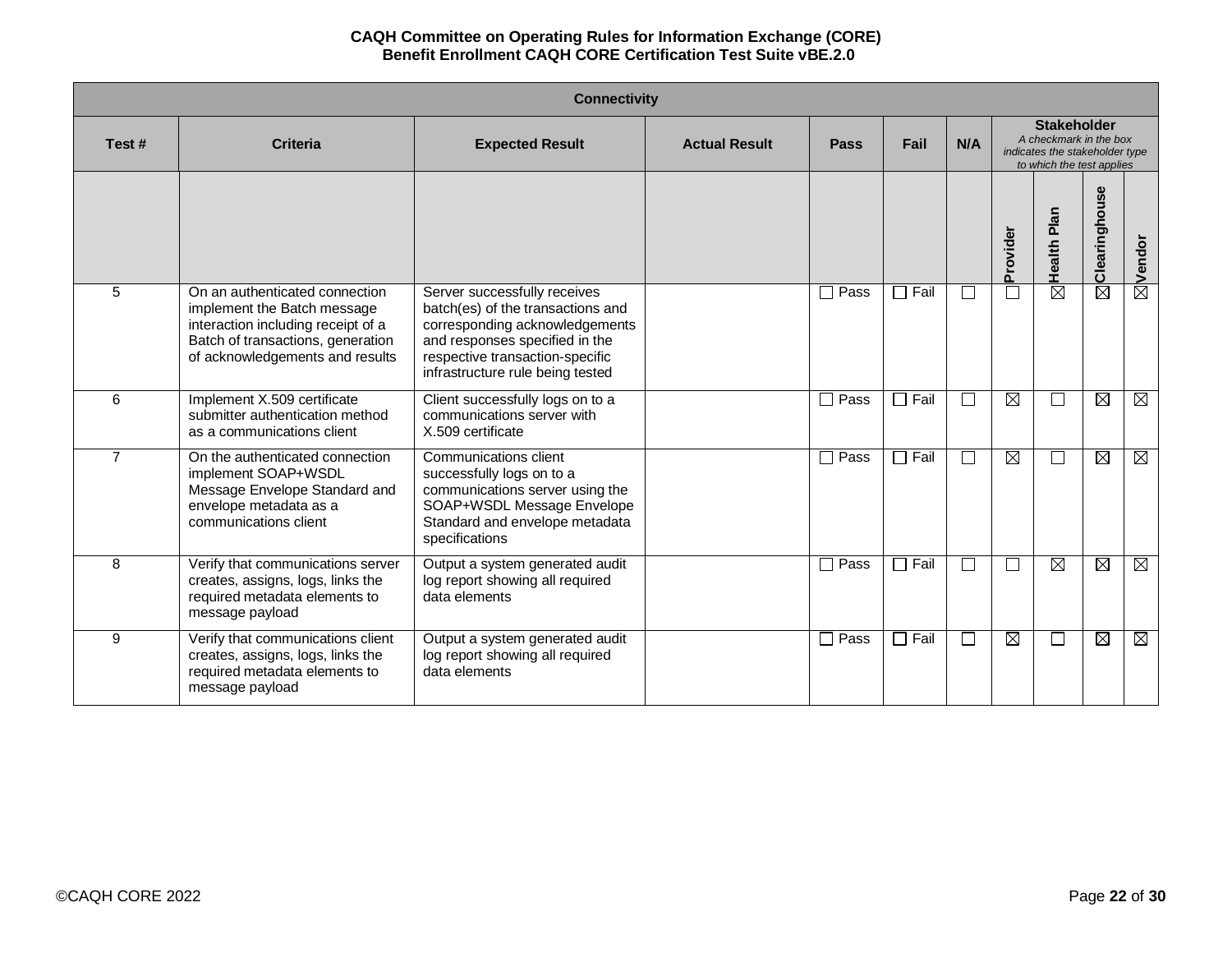#### <span id="page-22-1"></span><span id="page-22-0"></span>**5. CAQH CORE SOAP Connectivity Rule vC4.0.0 Test Scenario**

# *5.1. CAQH CORE SOAP Connectivity Rule vC4.0.0 Key Requirements*

**Note: This section identifies at a high level the key requirements of this rule. Refer to the rule document for the specific language of the rule which governs. Section numbers in parentheses following each key requirement refer to the specific rule section which applies.**

# **Transport, Security, Authentication and Authorization Requirements (§3.2)**

- Use of HTTP Version 1.1 over the public Internet is required as a transport method.
- Transport Layer Security (TLS) Version 1.2 (or higher).
	- a. This does not preclude the optional use of TLS 1.3 (or a higher version) for connectivity with trading partners whose security policies require the enhanced security afforded by TLS 1.3 or higher.
- SOAP Version 1.2 or higher
- WSDL Version 1.1 or higher
- X.509 Digital Certification addressing authentication is required.
- OAuth 2.0 or higher addressing authorization is required.

# **Processing Mode (§3.7.1)**

• Required Processing Mode Table specifies the comprehensive and normative processing mode requirements (i.e., Real Time and/or Batch) for the transactions addressed by this rule (§4.4.3)

# **Payload Type Table (§3.7.2)**

- Required Payload Type Table (§4.4.3) specifies the comprehensive and normative identifiers for the CORE Envelope Metadata Payload Type Element as defined in the Table of CORE Envelope Metadata. (§4.4.2.)
- Payload Type identifiers specified in Payload Type Table apply when an entity is exchanging transactions addressed by this rule in conformance with the requirements specified in §4 and subsections.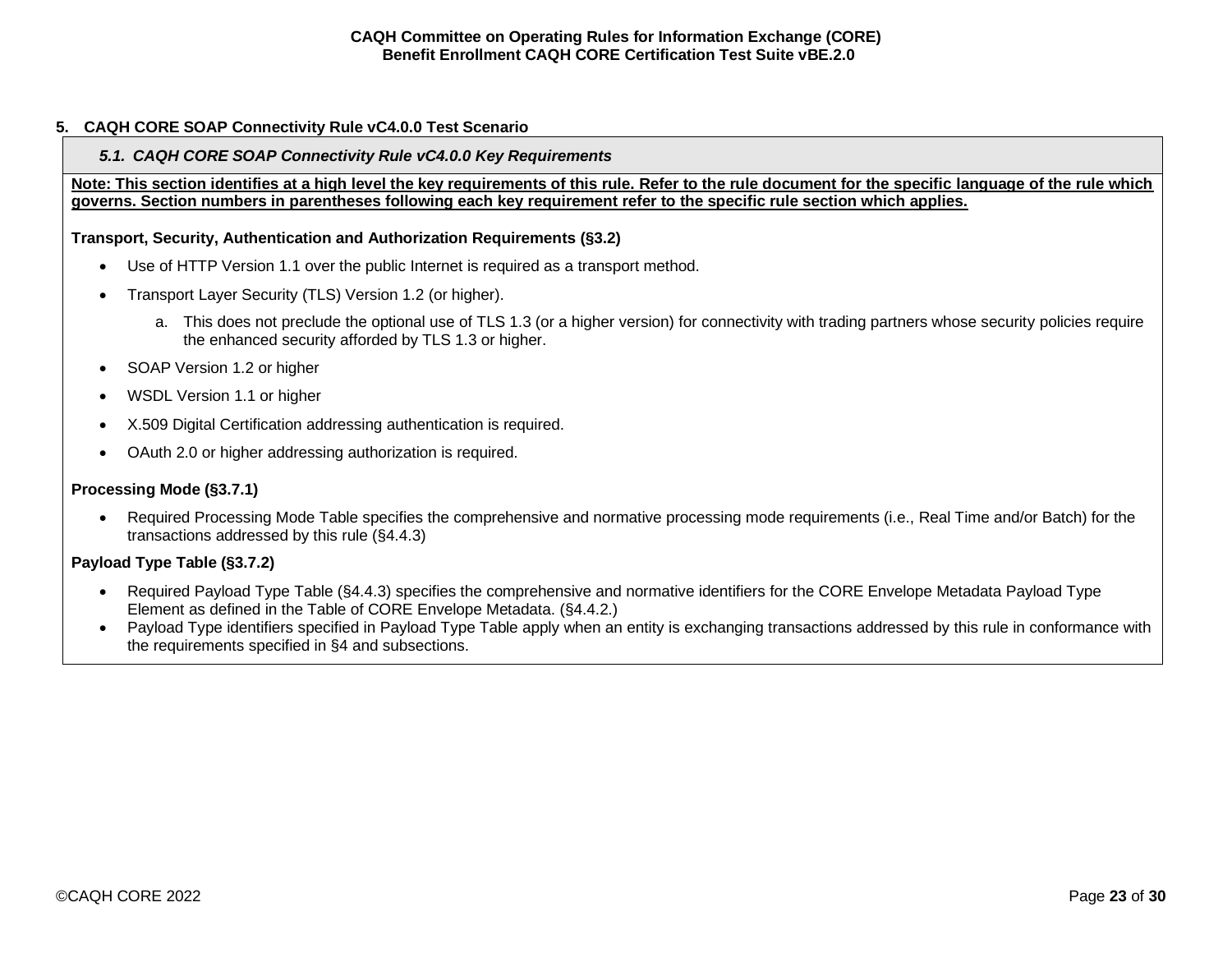# <span id="page-23-0"></span>*5.2. CAQH CORE SOAP Connectivity Rule vC4.0.0 Conformance Testing Requirements*

These scenarios test the following conformance requirements of the CAQH CORE SOAP Connectivity Rule v4.0.0. Other requirements of this rule that may not be listed below are not included in this test scenario. Notwithstanding, CORE-certified entities are required to comply with all specifications of the rule not included in this test scenario. Note: Clearinghouses and/or vendors undergoing CORE certification testing should refer to Detailed Step-by-Step Test Scripts for applicable test scripts.

- A HIPAA covered health plan must demonstrate it has implemented the server specifications for SOAP version 1.2.
- A HIPAA covered health plan must demonstrate it has implemented the X.509 authentication requirement.
- A HIPAA covered health plan must demonstrate it has implemented the server specifications for OAuth 2.0
- A HIPAA covered provider must demonstrate it has implemented the client specifications for SOAP version 1.2.
- A HIPAA covered provider must demonstrate it has implemented the X.509 authentication requirement.

# <span id="page-23-1"></span>*5.3. CAQH CORE SOAP Connectivity Rule vC4.0.0 Test Scripts Assumptions*

- All tests will be conducted over HTTP/S
- The message payload is an X12 Interchange.
- No editing or validation of the message payload will be performed.
- Authentication will be tested for successful authentication with a valid certificate, and unsuccessful authentication using an invalid or missing certificate.
- Testing will not be exhaustive for all possible levels of authentication.
- Authorization will be tested for successful authorization with a valid token, and unsuccessful authorization using an invalid or missing token.
- Testing will not be exhaustive for all possible levels of authorization.
- The ability to log, audit, track and report on the required data elements as required by the conformance requirements of the CAQH CORE Infrastructure Rules will be addressed in each rule's test scripts.
- The test scripts will not include comprehensive testing requirements to test for all possible permutations of the CORE requirements of the rule.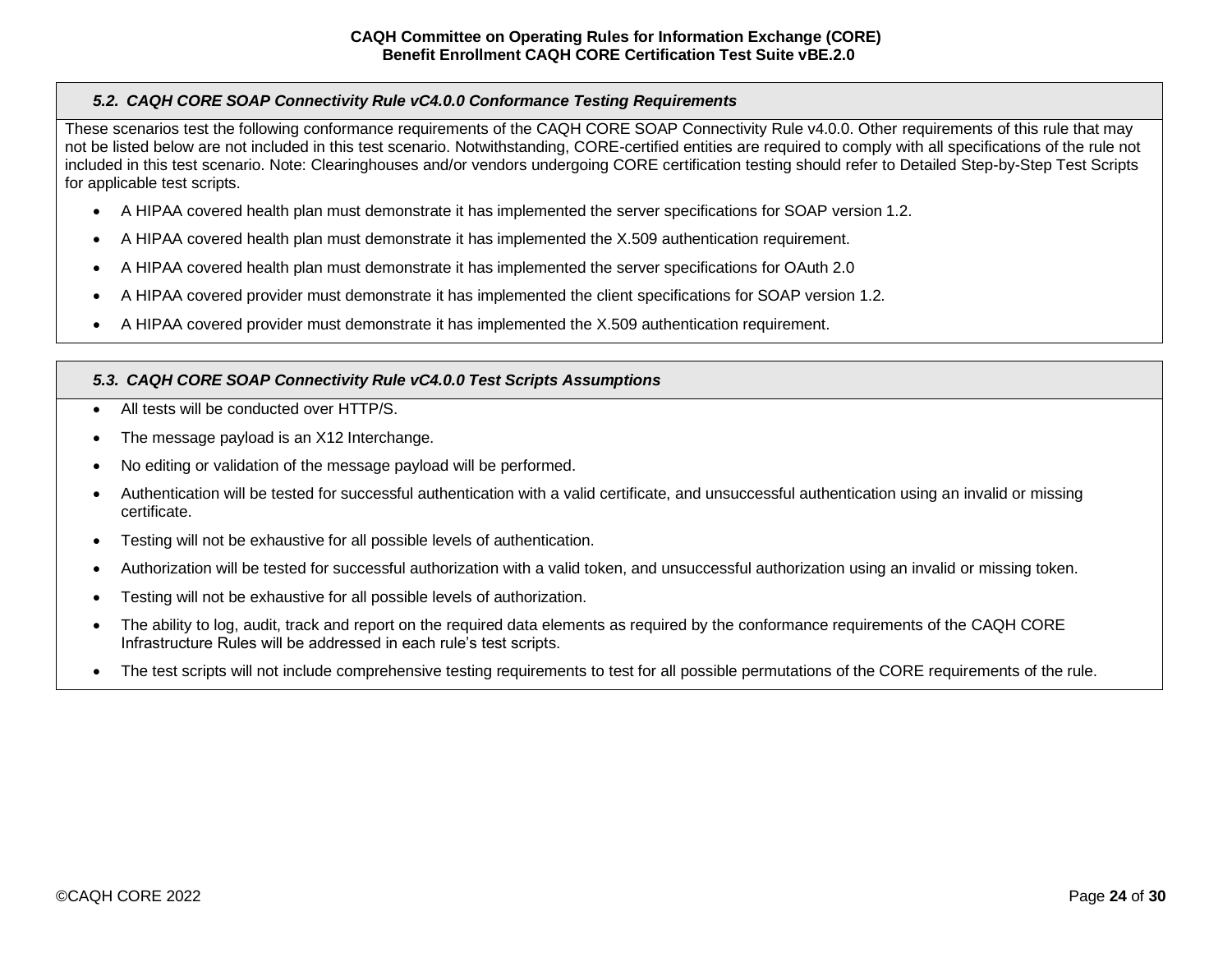### *5.4. CAQH CORE SOAP Connectivity Rule vC4.0.0 Detailed Step-by-Step Test Scripts*

<span id="page-24-0"></span>CORE Certification Testing is not exhaustive. The CAQH CORE Certification Test Suite does not include comprehensive testing requirements that test for all possible permutations of each rule. An individual test script may be testing for more than one item, and, as noted in the "Stakeholder" column, each test script tests for the role of the Stakeholder(s) to which the test script applies.

The Detailed Step-by-Step Test Scripts below specify the stakeholder type to which each test script applies. A stakeholder may indicate that a specific test script does not apply to it. In this case the stakeholder is required to provide a rationale for why a specific test script is not applicable and be prepared for a review of the rationale with CAQH CORE staff.

When establishing a Certification Test Profile with a CAQH CORE-authorized Testing Vendor a Vendor will be given the option to indicate if the product it is certifying is a Provider-facing product or a Health Plan-facing product. Therefore, the Detailed Step-by-Step Test Scripts applicable to a Provider apply to a Provider-facing product. Similarly, Detailed Step-by-Step Test Scripts applicable to a Health Plan apply to a Health Plan-facing product.

| <b>Connectivity</b> |                                                                                                                                                                                               |                                                                                                                                                                                                              |                      |             |             |                             |                                                                                                             |                        |                        |                        |
|---------------------|-----------------------------------------------------------------------------------------------------------------------------------------------------------------------------------------------|--------------------------------------------------------------------------------------------------------------------------------------------------------------------------------------------------------------|----------------------|-------------|-------------|-----------------------------|-------------------------------------------------------------------------------------------------------------|------------------------|------------------------|------------------------|
| Test#               | <b>Criteria</b>                                                                                                                                                                               | <b>Expected Result</b>                                                                                                                                                                                       | <b>Actual Result</b> | Pass        | Fail        | N/A                         | <b>Stakeholder</b><br>A checkmark in the box indicates<br>the stakeholder type to which the<br>test applies |                        |                        |                        |
|                     |                                                                                                                                                                                               |                                                                                                                                                                                                              |                      |             |             |                             | Provider                                                                                                    | Plan<br>Health I       | 8<br>š<br>Clearingho   | Vendor                 |
|                     | Implement and enforce use of<br>X.509 Certificate over TLS on<br>communications server                                                                                                        | Communications server accepts a<br>valid logon by a client using X.509<br>Certificate                                                                                                                        |                      | $\Box$ Pass | $\Box$ Fail | $\mathcal{L}_{\mathcal{A}}$ |                                                                                                             | $\overline{\boxtimes}$ | $\overline{\boxtimes}$ | $\overline{\boxtimes}$ |
| $\overline{2}$      | Implement and enforce use of<br>OAuth 2.0 over TLS on<br>communications server                                                                                                                | Communications server accepts a<br>valid logon by a client using<br>OAuth 2.0                                                                                                                                |                      | $\Box$ Pass | $\Box$ Fail |                             |                                                                                                             | $\boxtimes$            | $\boxtimes$            | $\boxtimes$            |
| 3                   | On the authenticated and<br>authorized connection implement<br>SOAP+WSDL Message Envelope<br>Standard and envelope metadata<br>as a communications server                                     | Communications server accepts a<br>valid logon by a client conforming<br>to the SOAP+WSDL envelope<br>and metadata specifications                                                                            |                      | $\Box$ Pass | $\Box$ Fail | $\sim$                      |                                                                                                             | ⊠                      | ⊠                      | $\overline{\boxtimes}$ |
| 4                   | On an authenticated and<br>authorized connection implement<br>the Batch message interaction<br>including receipt of a Batch of<br>transactions, generation of<br>acknowledgements and results | Server successfully receives<br>batch(es) of the transactions and<br>corresponding acknowledgements<br>and responses specified in the<br>respective transaction-specific<br>infrastructure rule being tested |                      | $\Box$ Pass | $\Box$ Fail | $\mathcal{L}$               |                                                                                                             | ⊠                      | ⊠                      | $\boxtimes$            |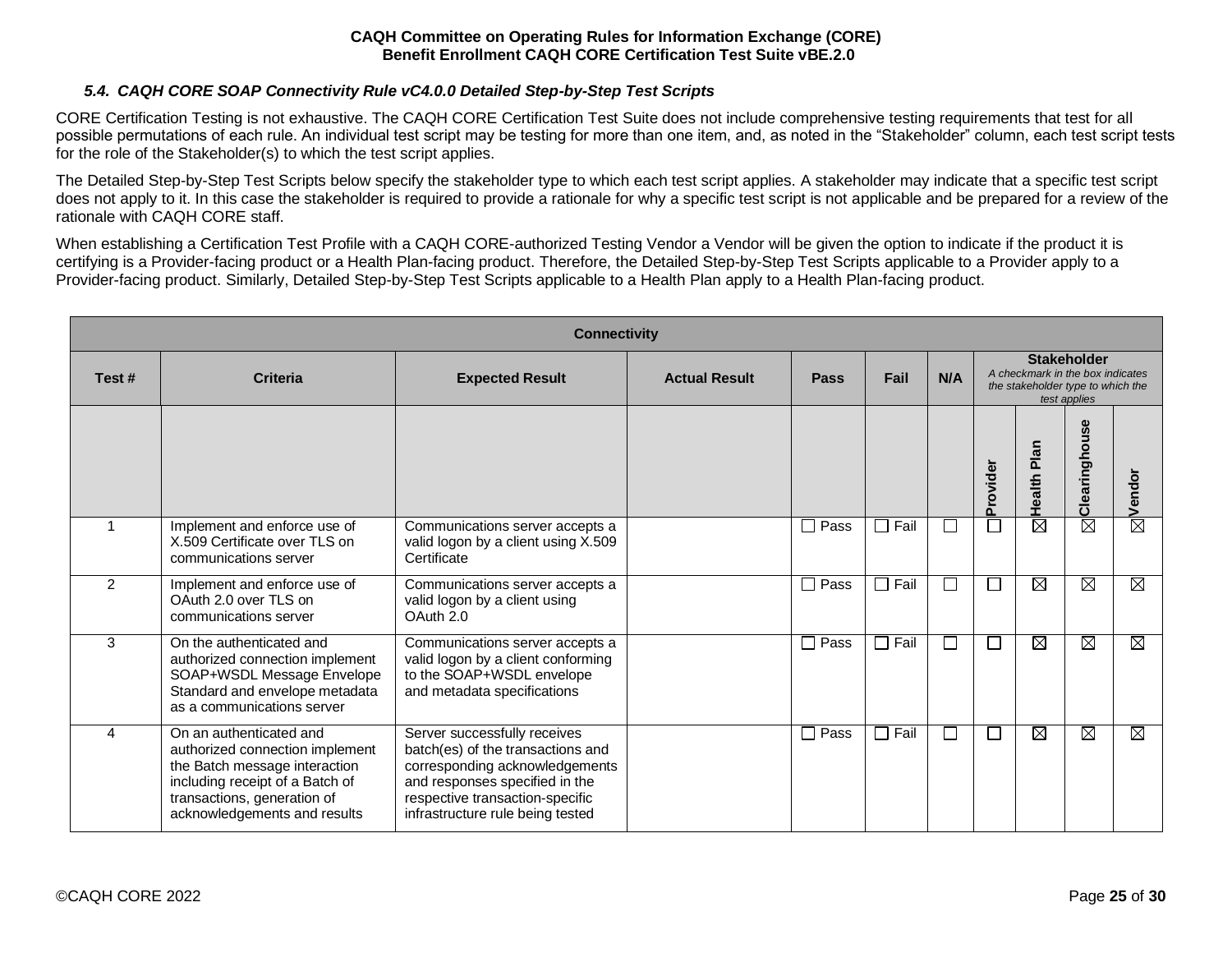| <b>Connectivity</b> |                                                                                                                                                                                                                                |                                                                                                                                                                                                        |                      |             |             |                |                                                                                                             |                        |                        |                        |
|---------------------|--------------------------------------------------------------------------------------------------------------------------------------------------------------------------------------------------------------------------------|--------------------------------------------------------------------------------------------------------------------------------------------------------------------------------------------------------|----------------------|-------------|-------------|----------------|-------------------------------------------------------------------------------------------------------------|------------------------|------------------------|------------------------|
| Test#               | <b>Criteria</b>                                                                                                                                                                                                                | <b>Expected Result</b>                                                                                                                                                                                 | <b>Actual Result</b> | <b>Pass</b> | Fail        | N/A            | <b>Stakeholder</b><br>A checkmark in the box indicates<br>the stakeholder type to which the<br>test applies |                        |                        |                        |
|                     |                                                                                                                                                                                                                                |                                                                                                                                                                                                        |                      |             |             |                | Provider                                                                                                    | Health Plan            | Clearinghouse          | Vendor                 |
| 5                   | Implement X.509 certificate<br>authentication method as a<br>communications client                                                                                                                                             | Client successfully logs on to a<br>communications server with<br>X.509 certificate                                                                                                                    |                      | $\Box$ Pass | $\Box$ Fail |                | X                                                                                                           | П                      | $\overline{\boxtimes}$ | $\overline{\boxtimes}$ |
| 6                   | On the authenticated connection<br>implement SOAP+WSDL<br>Message Envelope Standard and<br>envelope metadata as a<br>communications client                                                                                     | Communications client<br>successfully logs on to a<br>communications server using the<br>SOAP+WSDL Message Envelope<br>Standard and envelope metadata<br>specifications                                |                      | $\Box$ Pass | $\Box$ Fail | П              | M                                                                                                           | $\Box$                 | ⊠                      | M                      |
| $\overline{7}$      | On an authenticated connection<br>implement the Batch message<br>interaction including submission of<br>a Batch of transactions, pickup of<br>acknowledgements and results<br>and submission of<br>acknowledgement for results | Client successfully completes the<br>submission and retrieval (pick up)<br>of batch(es) of the transactions<br>specified in the respective<br>transaction-specific infrastructure<br>rule being tested |                      | Pass<br>П   | $\Box$ Fail | $\mathbb{R}^n$ | $\boxtimes$                                                                                                 | $\Box$                 | ⊠                      | $\boxtimes$            |
| 8                   | Verify that communications server<br>creates, assigns, logs, links the<br>required metadata elements to<br>message payload                                                                                                     | Output a system generated audit<br>log report showing all required<br>data elements                                                                                                                    |                      | $\Box$ Pass | $\Box$ Fail | $\mathbf{L}$   | $\mathbf{I}$                                                                                                | $\overline{\boxtimes}$ | $\overline{\boxtimes}$ | $\boxtimes$            |
| 9                   | Verify that communications client<br>creates, assigns, logs, links the<br>required metadata elements to<br>message payload                                                                                                     | Output a system generated audit<br>log report showing all required<br>data elements                                                                                                                    |                      | $\Box$ Pass | $\Box$ Fail | $\Box$         | $\boxtimes$                                                                                                 | $\Box$                 | ⊠                      | $\boxtimes$            |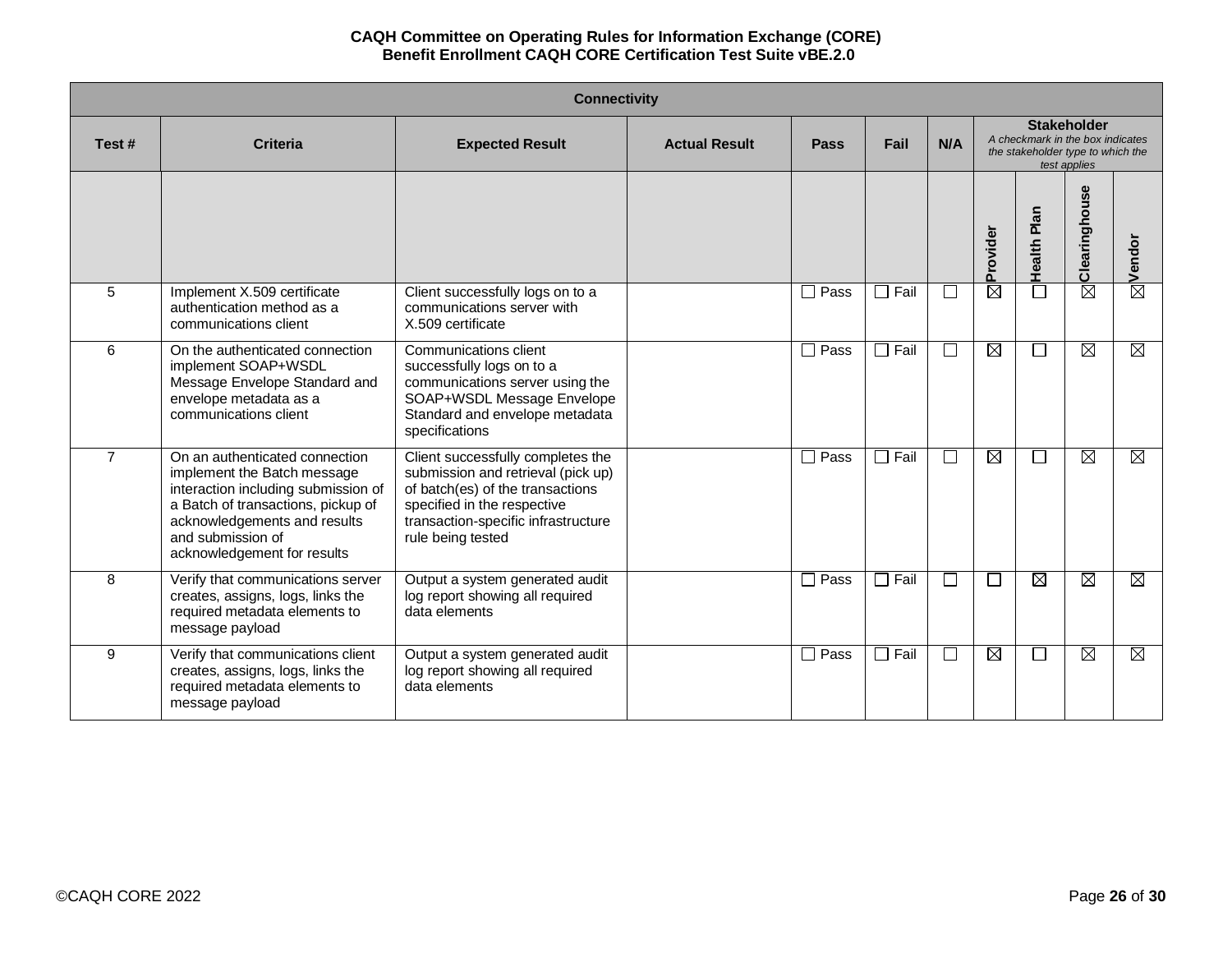# <span id="page-26-1"></span><span id="page-26-0"></span>**6. CAQH CORE REST Connectivity Rule vC4.0.0 Test Scenario**

#### *6.1. CAQH CORE REST Connectivity Rule vC4.0.0 Key Requirements*

**Note: This section identifies at a high level the key requirements of this rule. Refer to the rule document for the specific language of the rule which governs. Section numbers in parentheses following each key requirement refer to the specific rule section which applies.**

#### **Transport, Security, Authentication and Authorization Requirements (§3.2)**

- Use of HTTP Version 1.1 over the public Internet is required as a transport method.
- Transport Layer Security (TLS) Version 1.2 (or higher).
	- a. This does not preclude the optional use of TLS 1.3 (or a higher version) for connectivity with trading partners whose security policies require the enhanced security afforded by TLS 1.3 or higher.
- JavaScript Object Notation (JSON)
- X.509 Digital Certification addressing authentication is required.
- OAuth 2.0 or higher addressing authorization is required.

#### **General Specifications Applicable to REST APIs (§5.2)**

- HIPAA-covered entities and their agents must be able to implement HTTP/S Version 1.1 over the public Internet as a transport method. (§5.2.1)
- The rule supports both Synchronous Real-time and Asynchronous Batch Processing for the transport of REST exchanges. (§5.2.2 §5.2.5)
- If there is an error in processing the message at the HTTP layer the rule requires the use of the appropriate HTTP error or status codes as applicable to the error/status situation. (§5.2.6)
- CAQH CORE recommended best practice is for each trading partner to audit all the REST metadata and payload for each transaction. (§5.2.7)
- Message receivers (servers) are required to track the times of any received inbound messages and respond with the outbound message for a Payload (§5.2.8)
- A HIPAA-covered entity and its agent must have a capacity plan such that it can receive and process a large number of single concurrent Synchronous Real Time transactions via an equivalent number of concurrent connections. (§5.2.9)
- Synchronous Real Time response time must conform to the transaction's corresponding CAQH CORE Infrastructure Rule requirements. (§5.2.10)
- HIPAA-covered entity and its agent's messaging system must have the capability to receive and process large Batch transaction files if the entity supports Asynchronous Batch transactions. (§5.2.11)

#### **Specifications for REST API Uniform Resource Identifiers (URI) Paths (§5.3)**

- The rule requires message receivers (servers) to communicate the version of the CAQH CORE Connectivity Rule implemented and version of the REST API through the URI Path. (§5.3.1)
- This rule requires the use of standard naming conventions for REST API endpoints to streamline and support uniform REST implementations as defined in Table 5.3.2. (§5.3.2)

#### **REST HTTP Request Method Requirements (§5.4)**

• The rule specifies the use of HTTP Methods POST and GET. However, entities may choose to use additional HTTP Methods (e.g., PUT, PATCH, DELETE, etc.). (§5.4)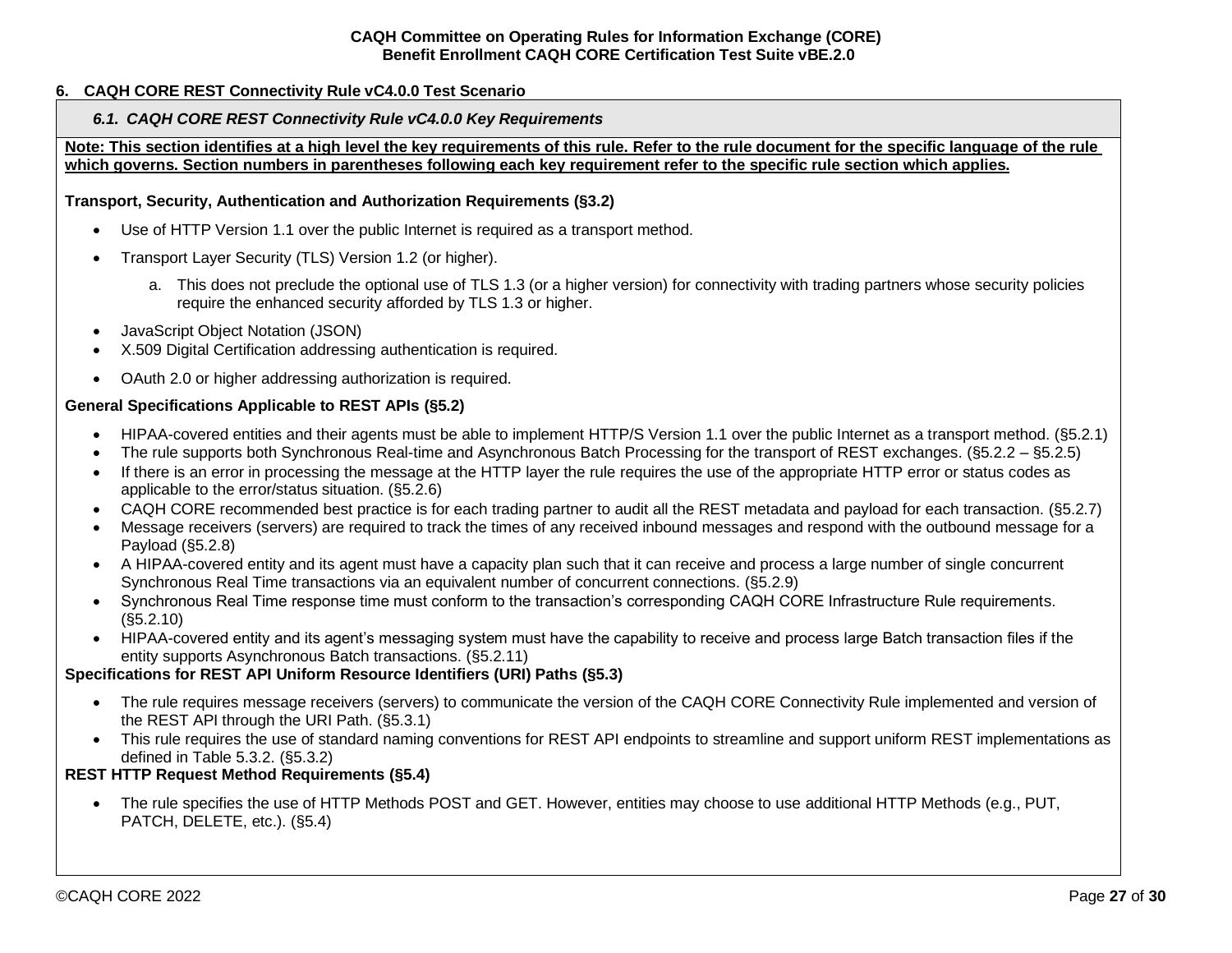## *6.1. CAQH CORE REST Connectivity Rule vC4.0.0 Key Requirements*

# **REST HTTP Metadata, Descriptions, Intended Use and Values (§5.5)**

• The rule specifies metadata that are required to be used for HTTP Requests and HTTP Responses for REST exchange as defined in Table 5.5. (§5.5)

#### <span id="page-27-0"></span>*6.2. CAQH CORE REST Connectivity Rule vC4.0.0 Conformance Testing Requirements*

These scenarios test the following conformance requirements of the CAQH CORE REST Connectivity Rule v4.0.0. Other requirements of this rule that may not be listed below are not included in this test scenario. Notwithstanding, CORE-certified entities are required to comply with all specifications of the rule not included in this test scenario. Note: Clearinghouses and/or vendors undergoing CORE certification testing should refer to Detailed Step-by-Step Test Scripts for applicable tests scripts.

- A HIPAA covered health plan must demonstrate it has implemented the server specifications for OAuth 2.0.
- A HIPAA covered health plan must demonstrate it has implemented the X.509 authentication requirement.
- A HIPAA covered provider must demonstrate it has implemented the client specifications for OAuth 2.0.
- A HIPAA covered provider must demonstrate it has implemented the X.509 authentication requirement.

#### <span id="page-27-1"></span>*6.3. CAQH CORE REST Connectivity Rule vC4.0.0 Test Scripts Assumptions*

- All tests will be conducted over HTTP/S.
- The message payload is an X12 Interchange.
- No editing or validation of the message payload will be performed.
- Authentication will be tested for successful authentication with a valid certificate, and unsuccessful authentication using an invalid or missing certificate.
- Testing will not be exhaustive for all possible levels of authentication.
- Authorization will be tested for successful authorization with a valid token, and unsuccessful authorization using an invalid or missing token.
- Testing will not be exhaustive for all possible levels of authorization.
- The ability to log, audit, track and report on the required data elements as required by the conformance requirements of the CAQH CORE Infrastructure Rules will be addressed in each rule's test scripts.
- The CORE test scripts will not include comprehensive testing requirements to test for all possible permutations of the CORE requirements of the rule.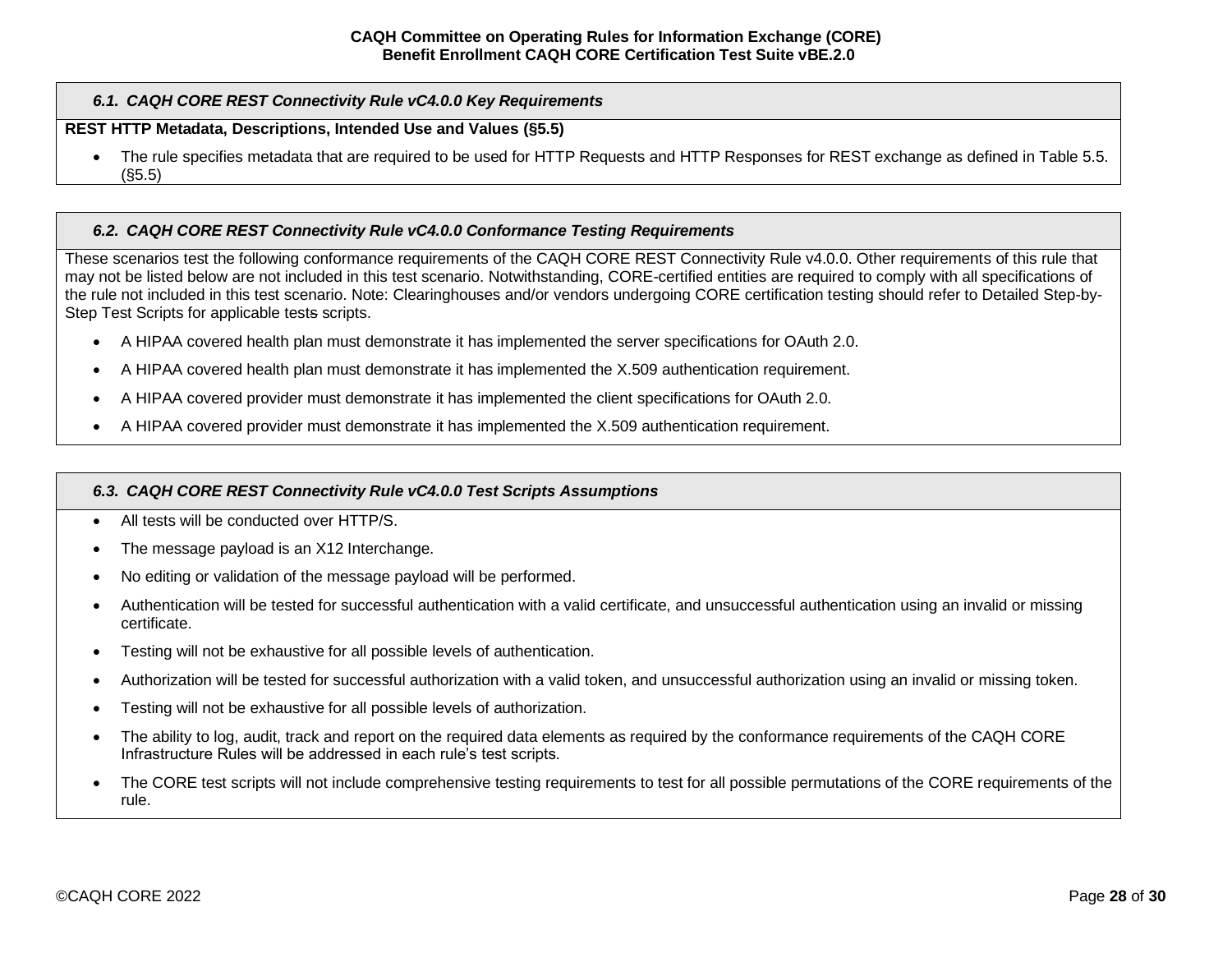# *6.4. CAQH CORE REST Connectivity Rule vC4.0.0 Detailed Step-by-Step Test Scripts*

<span id="page-28-0"></span>CORE Certification Testing is not exhaustive. The CAQH CORE Certification Test Suite does not include comprehensive testing requirements that test for all possible permutations of each rule. An individual test script may be testing for more than one item, and, as noted in the "Stakeholder" column, each test script tests for the role of the Stakeholder(s) to which the test script applies.

The Detailed Step-by-Step Test Scripts below specify the stakeholder type to which each test script applies. A stakeholder may indicate that a specific test script does not apply to it. In this case the stakeholder is required to provide a rationale for why a specific test script is not applicable and be prepared for a review of the rationale with CAQH CORE staff.

When establishing a CORE Certification Test Profile with a CAQH CORE-authorized Testing Vendor a Vendor will be given the option to indicate if the product it is certifying is a Provider-facing product or a Health Plan-facing product. Therefore, the Detailed Step-by-Step Test Scripts applicable to a Provider apply to a Provider-facing product. Similarly, Detailed Step-by-Step Test Scripts applicable to a Health Plan apply to a Health Plan-facing product.

| <b>Connectivity</b> |                                                                                                                                                                                                |                                                                                                                              |                      |                |                      |              |                                                                                                             |             |               |             |
|---------------------|------------------------------------------------------------------------------------------------------------------------------------------------------------------------------------------------|------------------------------------------------------------------------------------------------------------------------------|----------------------|----------------|----------------------|--------------|-------------------------------------------------------------------------------------------------------------|-------------|---------------|-------------|
| Test#               | <b>Criteria</b>                                                                                                                                                                                | <b>Expected Result</b>                                                                                                       | <b>Actual Result</b> | <b>Pass</b>    | Fail                 | N/A          | <b>Stakeholder</b><br>A checkmark in the box indicates<br>the stakeholder type to which the<br>test applies |             |               |             |
|                     |                                                                                                                                                                                                |                                                                                                                              |                      |                |                      |              | Provider                                                                                                    | Health Plan | Clearinghouse | Vendor      |
|                     | Implement and enforce use of<br>X.509 Certificate over TLS on<br>communications server                                                                                                         | Communications server accepts a<br>valid logon by a client using X.509<br>Certificate                                        |                      | $\square$ Pass | Fail                 |              |                                                                                                             | $\boxtimes$ | $\boxtimes$   | ⊠           |
| $\mathcal{P}$       | Implement and enforce use of<br>OAuth 2.0 Token over TLS on<br>communications server                                                                                                           | Communications server accepts a<br>valid logon by a client using<br>OAuth 2.0 Token                                          |                      | $\square$ Pass | Fail<br>$\Box$       |              |                                                                                                             | $\boxtimes$ | $\boxtimes$   | $\boxtimes$ |
| 3                   | On the authenticated and<br>authorized connection implement<br>REST Message and Envelope<br>metadata as a communications<br>server over a valid REST API<br>Uniform Resource Identifiers (URI) | Communications server accepts a<br>valid logon by a client conforming<br>to the REST envelope and<br>metadata specifications |                      | $\square$ Pass | Fail<br>$\mathbf{I}$ | $\mathbf{I}$ |                                                                                                             | X           | $\boxtimes$   | ⊠           |